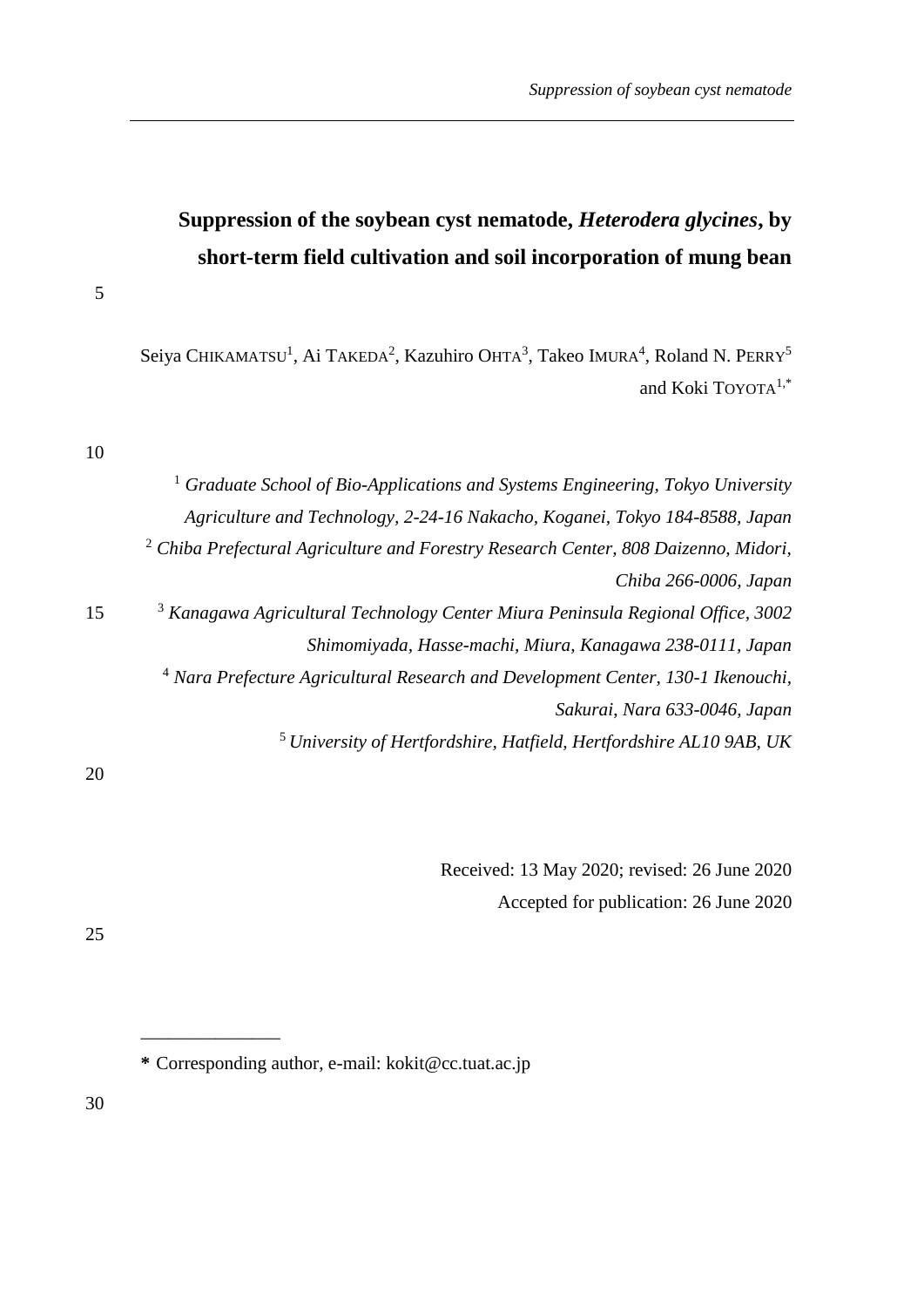**Summary –** Our previous study using pots reported that short-term growth of mung bean (*Vigna radiata*) may be useful to decrease the density of soybean cyst nematode (SCN), *Heterodera glycines*, in soil. The objective of this study was to determine 35 whether short-term growth of mung bean and its incorporation by ploughing decreased the SCN density in infested fields. Firstly, we did pot experiments to evaluate the optimum temperature and moisture for hatching in soil. SCN hatching was stimulated at 25°C and 30°C and not at 20°C; however, it was stimulated at alternating temperature conditions between 20°C and 25°C. Soil moisture levels with pF 2.76 or less were 40 required to stimulate SCN hatch in soil. Field experiments were done in Saitama, Kanagawa and Nara Prefectures, Japan. SCN density was reduced by nearly half even in

control plots, in which mung bean was not cultivated and ploughed, in Saitama and Nara Prefectures. However, SCN density was reduced by nearly 80% or more in the three prefectures, except for one plot in Kanagawa, and the soil temperature and moisture 45 conditions were kept around 20 $^{\circ}$ C to 30 $^{\circ}$ C and at < pF 2.8. Increase in yield of green soybean by SCN control was estimated  $350 \text{ kg } (1000 \text{ m})^2$ . Overall, the present study revealed that short-term field cultivation of mung bean and ploughing was a profitable method to decrease SCN density in infested fields and thereby to increase yield of green soybean.

50

**Keywords -** field experiment, green manure, Japan, real-time PCR, soil moisture, soil temperature, *Vigna radiata*.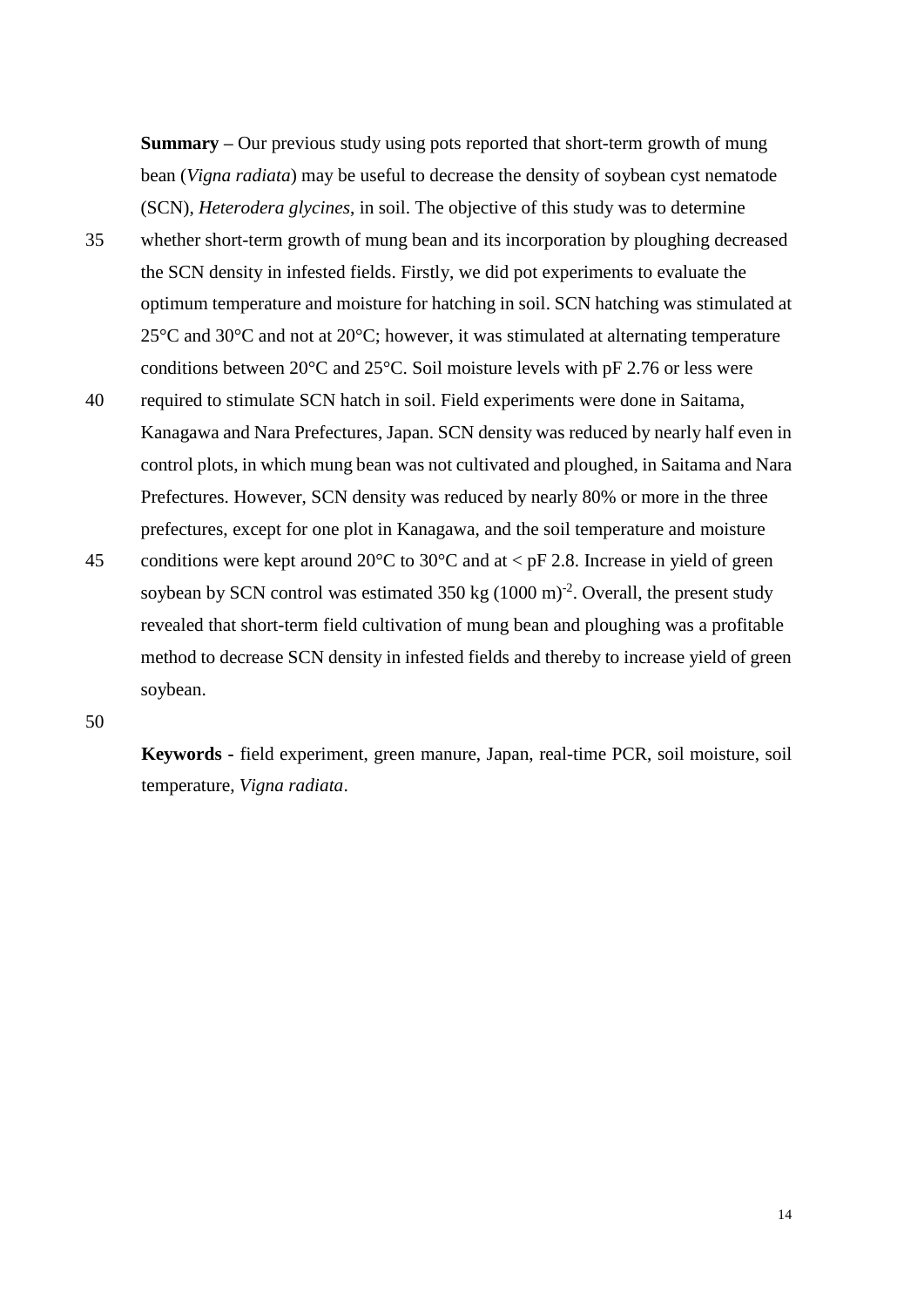- 55 Soybean (*Glycine max* (L.) Merr) is a major and important crop around the world. However, yield losses are caused by many pests, *e.g*., soil fungi *Rhizoctonia solani* Kuhn (Ajayi-Oyetunde & Bradley, 2018) and *Peronospora manshurica* Syd (Da Silva *et al*., 2016), insects such as soybean aphid (*Aphis glycines* Matsumura) (Tilmon *et al*., 2011) and bean leaf beetle (*Cerotoma trifurcate* Forster) (Smelser & Pedigo, 1992), and
- 60 soybean cyst nematodes (SCN), *Heterodera glycines* Ichinohe. In the USA, yield losses due to SCN were 1.9 million tonnes in the major production regions in 2005, and were greater than losses caused by any other disease (Wrather & Koenning, 2006). In Japan, SCN mainly causes yield losses of soybean and green soybean, which is immature soybean. The damage has spread not only in Hokkaido (Aiba, 2001), which is the main 65 prefecture for soybean production, but also in urban areas such as Chiba and Saitama (Chikamatsu *et al*., 2017), which are the main prefectures for green soybean production.

To control nematodes including SCN, there are several biological and non-biological methods. As non-biological control, nematicides are effective but economic and environmental issues have increasingly limited their use (Rich *et al*., 2004). Of the

- 70 biological control methods, resistant soybean cultivars have reduced the density of SCN and increased soybean yields (Chen, 2007), and crop rotation with non-host crops reduced the density of SCN (Sasser & Uzzell, 1991). However, in urban areas in Japan, it is difficult to adopt crop rotation and to use nematicides, especially fumigant types, because the land prices are high and fields and residential zones are close. Thus, we need
- 75 to develop environmentally friendly management strategies for SCN that have limited negative environmental impact (Grabau & Chen, 2014).

The invasive second-stage juveniles (J2) of *H. glycines* hatch more in response to stimulation by exudates from host roots. If hatch can be caused in the absence of hosts the J2 will die and the population will decrease, providing a good control strategy. Many

- 80 studies have reported on hatch and density reduction of SCN. For example, glycinoeclepin A, which was extracted and identified from dried roots of kidney beans (*Phaseolus vulgaris* L.) (Masamune *et al*., 1982), promotes hatch of SCN and may be effective in reducing the density of SCN, but is expensive to synthesise and is not feasible for field application (Shiina *et al*., 2010). Sunn hemp (*Crotalaria juncea* L.) and red
- 85 clover (*Trifolium pratense* L.) are known to stimulate hatch and thereby to reduce SCN populations (Kushida *et al*., 2002, 2003). However, they often do not match the crop

15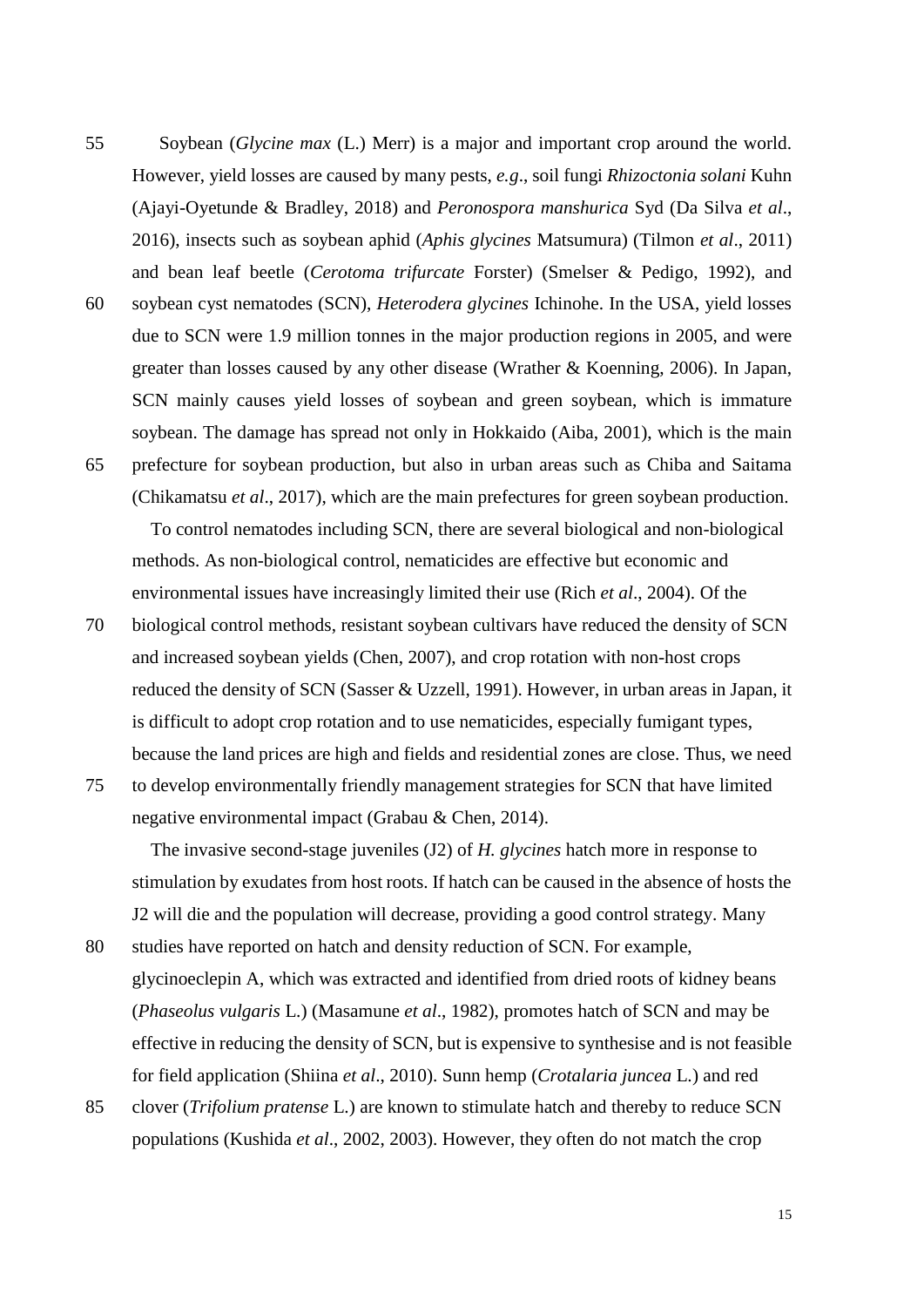system, particularly in urban areas, because it takes several months to cultivate these green manures. Recently, attention on SCN control has increased. Extracts from camellia (*Camellia oleifera* Abel) and *Paeonia* sp. inhibited hatch of SCN (Wen *et al*., 2019). The

- 90 density of SCN in soil was decreased by growing winter camelina (*Camelina sativa* L. Cranz) for 35 days in a growth chamber (Acharya *et al*., 2019), or growing cereal rye (*Secale cereale* L.) and rapeseed (*Brassica napus* L.) for several months in fields and their subsequent incorporation into the soil (Wen *et al*., 2017).
- We previously reported that incorporation of bean sprout residue or its water extract to 95 soil stimulated hatch of J2 and decreased SCN density (Toyota *et al*., 2013; Ito *et al*., 2015). However, it is difficult to apply the residue of bean sprout (*Vigna radiata* (L.) Wilczek) to fields because the residue contains more than 90% water and the application rate  $(5,000 \text{ kg } (1000 \text{ m})^2$  is too high. Therefore, we developed an alternative method using mung bean, which is the raw material of bean sprouts. In this method, mung bean
- 100 was sown in soil, grown for 2 to 4 weeks, and then incorporated into the soil. The benefit of mung bean growth and its incorporation requires only a short-term growth period, while other green manures require more than 1 month (Wen *et al*., 2017; Acharya *et al*., 2019; Kushida *et al*., 2002, 2003). By this process, hatch of J2 was stimulated and SCN density was decreased (Chikamatsu *et al*., 2017). All these experiments were done in pots.
- 105 Thus, the objective of this study was to evaluate the effects of growing and incorporating mung bean on SCN density in SCN infested fields.

## **Materials and methods**

## 110 SOILS

Four soils naturally infested with SCN were collected from farmlands and their basic data are shown in Table 1. Soil moisture release curves were constructed using a Multi-Fold pF Meter (Daiki Rika Kogyo Co., Ltd). For S and K soils, soil passed through

115 a 5 mm sieve was packed tightly in 100-ml cores in three and seven replicates, respectively. For N soil, a 100 cc core was collected from a field (Supplementary Fig. S1).

To use a moisture sensor (5TM, Decagon Device) in fields, we evaluated the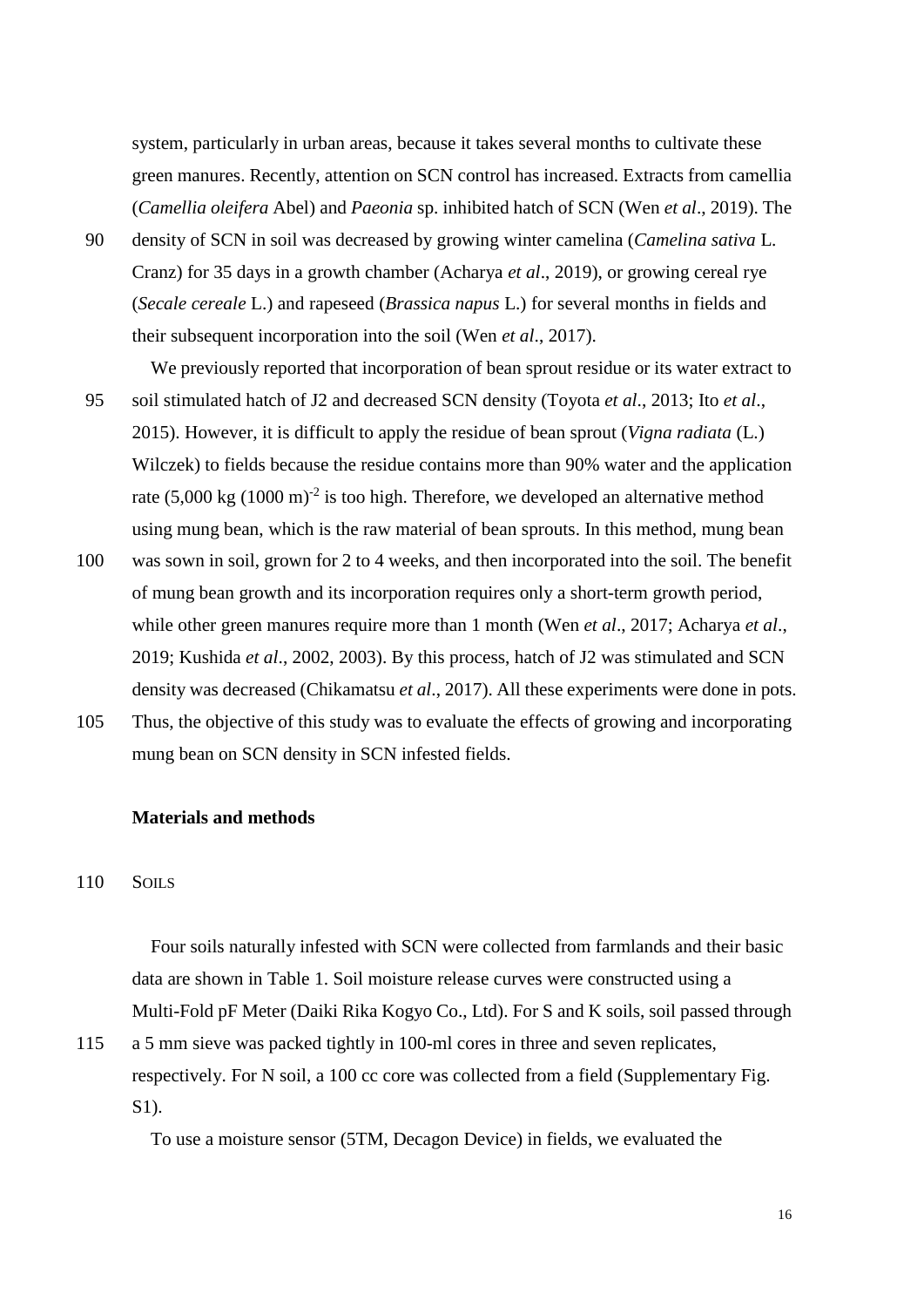relationship between values of 5TM  $(m^3 m^{-3})$  and the actual soil moisture contents, that

- 120 were measured by oven-drying. Soil (800 g) was mixed with 30 to 120 ml of water and tightly packed into a pot with  $100 \text{ cm}^2$  surface area and the moisture content was measured with 5TM operated by a measuring instrument (ProCheck, Decagon Device). Then, 20 g of the soil was collected and dried at 105˚C overnight to measure the absolute water content. Water was re-added to the soil remaining in the pot. The soil was mixed
- 125 well and tightly packed in the pot and the moisture content was measured with 5TM. This process was repeated several times for each soil. The relationship between values of 5TM and soil moisture content is shown in Supplementary Figure S2.

In the following pots and field experiments, soil moisture content was measured with 5TM and its pF value was calculated according to the calibration curves of

130 Supplementary Figures S1 and S2.

## EFFECT OF TEMPERATURE ON SCN HATCHING

The optimal temperature range for hatching was determined. Firstly, to prepare

- 135 hatching stimulus, 12 to 15 seeds (about 8 to 9 g) of mung bean seeds ('Green Mappe', Nakahara Seed Co.) were sown in a plastic cup with a 9 cm diameter containing C soil. A total of nine cups were grown in a growth chamber at  $25^{\circ}$ C with 16 h : 8 h light : dark cycle for 1 week. All the mung bean plants including the roots were collected from the pots, cut into 3 cm pieces with scissors, and shaken in 500 ml distilled water at 80 rpm for
- 140 6 h. The resulting solution was filter-sterilised (0.2  $\mu$ m pore size) and stored at 4<sup>o</sup>C until use.

Air-dried C soil (100 g) was put in four replicates in a plastic cup with a 9 cm diameter and 30 ml of the mung bean solution prepared above was added. The pots were incubated at 20°C, 25°C, and 30°C and 20 g soil was taken in duplicate after 0, 2, 4, 7 and 11 days.

145 To measure the number of hatched SCN J2, nematodes were extracted with the Baermann funnel extraction method (3 days incubation at 25°C).

Next, to simulate actual temperature fluctuations in field, we evaluated the effect of temperature change between 20°C and 25°C. Pots containing 100 g of air-dried C soil were incubated in triplicate: *i*) at 20°C for 24 h; *ii*) at 20°C for 12h and at 25°C for 12 h;

150 and *iii*) at 25°C for 24 h. After 1, 3, 6, 10 and 14 days, 20 g of soil was taken in duplicate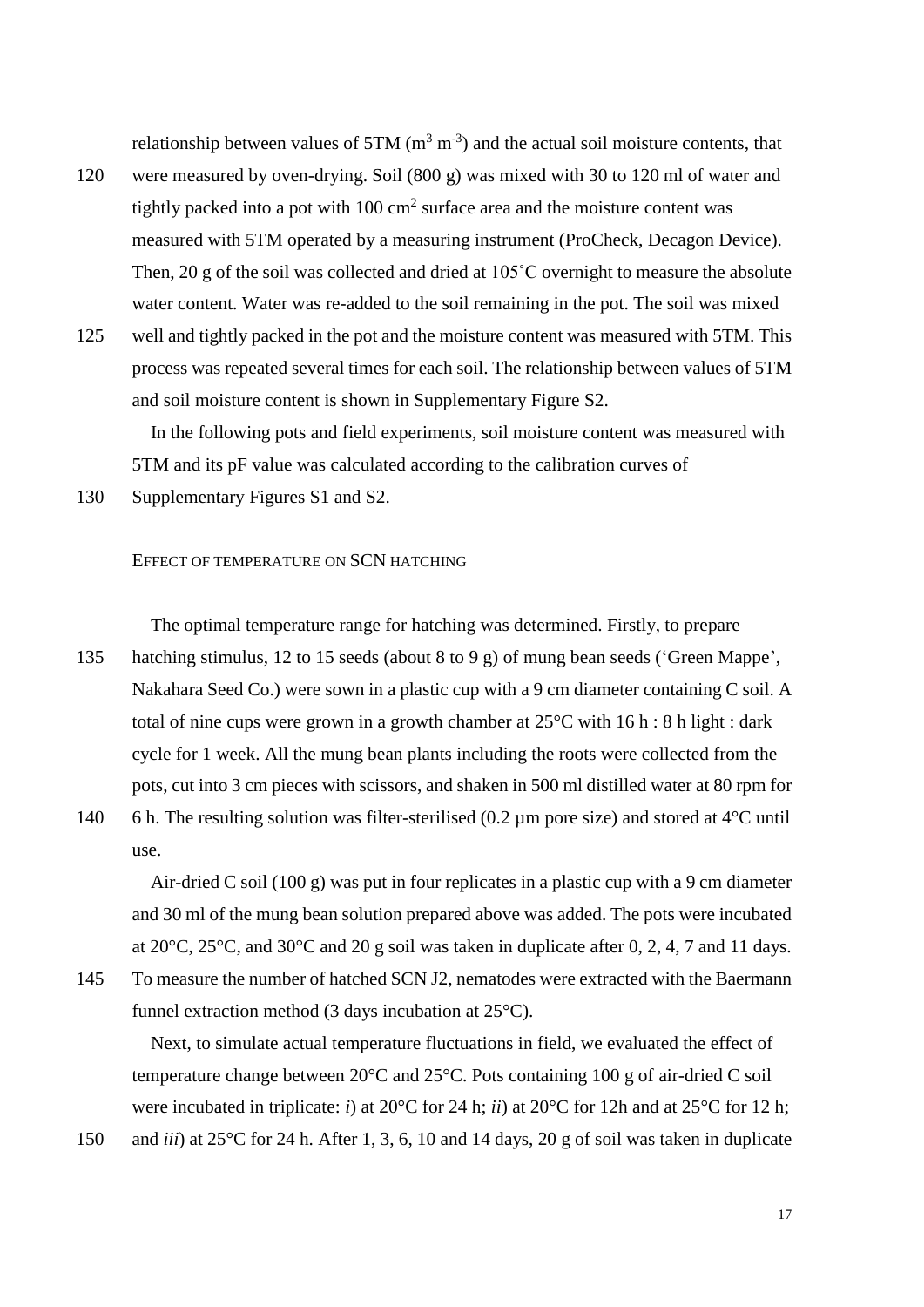from the pots for the Baermann funnel extraction to observe the number of hatched J2 using a stereoscopic microscope. In both experiments, pots were covered with a plastic bag to avoid water evaporation during the incubation period.

## 155 EFFECT OF SOIL MOISTURE ON SCN HATCHING

S soil (36 kg dry soil basis) was put into a container with a volume of 35 l. Half of the container was sown with mung bean (11 seeds, corresponding to 18 g seed  $m^{-2}$ ) and the other half was not sown. The mung bean was grown for 18 days in a glasshouse. The soil 160 moisture was pF 1.9 at sowing and decreased to pF 3.0 after 18 days. Soil was separately collected from the non-mung bean part (control) and mung bean part (MB) and mixed well to homogenise the density of SCN. Then, the mixed soil was divided into 18 bags (1 kg fresh soil  $(= 740 \text{ g of dry soil each bag})$ . All the mung bean plants, including roots,

were gently removed from the container and cut into 1 cm pieces with scissors. Since the

- 165 plant sample weighed 11.2 g, 0.62 g (11.2 g divided by 18 bags) was added to each bag of MB soil. The control and MB soils were mixed well after adding different amounts of water to adjust their moisture content to between pF 2.0 and pF 3.0. Six water levels were prepared in three replicates. Each soil in plastic bags was put into a pot with  $100 \text{ cm}^2$ surface area and then the soil moisture levels were measured with 5TM. The pots were
- 170 wrapped to avoid moisture evaporation and put on a heating mat. At 0 and 4 days, the soil was mixed well and then 20 g was taken in duplicate for the Baermann funnel extraction method (2 to 3 days incubation at room temperature) to determine the number of hatched J2 of SCN using a stereoscopic microscope. The average soil temperature during 4 days was 23.6˚C.

175

# FIELD EXPERIMENTS

# *Saitama Prefecture*

180 In a field covered with plastic film  $(5 \text{ m} \times 50 \text{ m})$  in Saitama Prefecture, we conducted the following experiment consisting of five treatments: 1, control (no mung bean and no irrigation); 2, MB9 (sowing rate of mung bean was  $9 \text{ g m}^2$ , an amount recommended by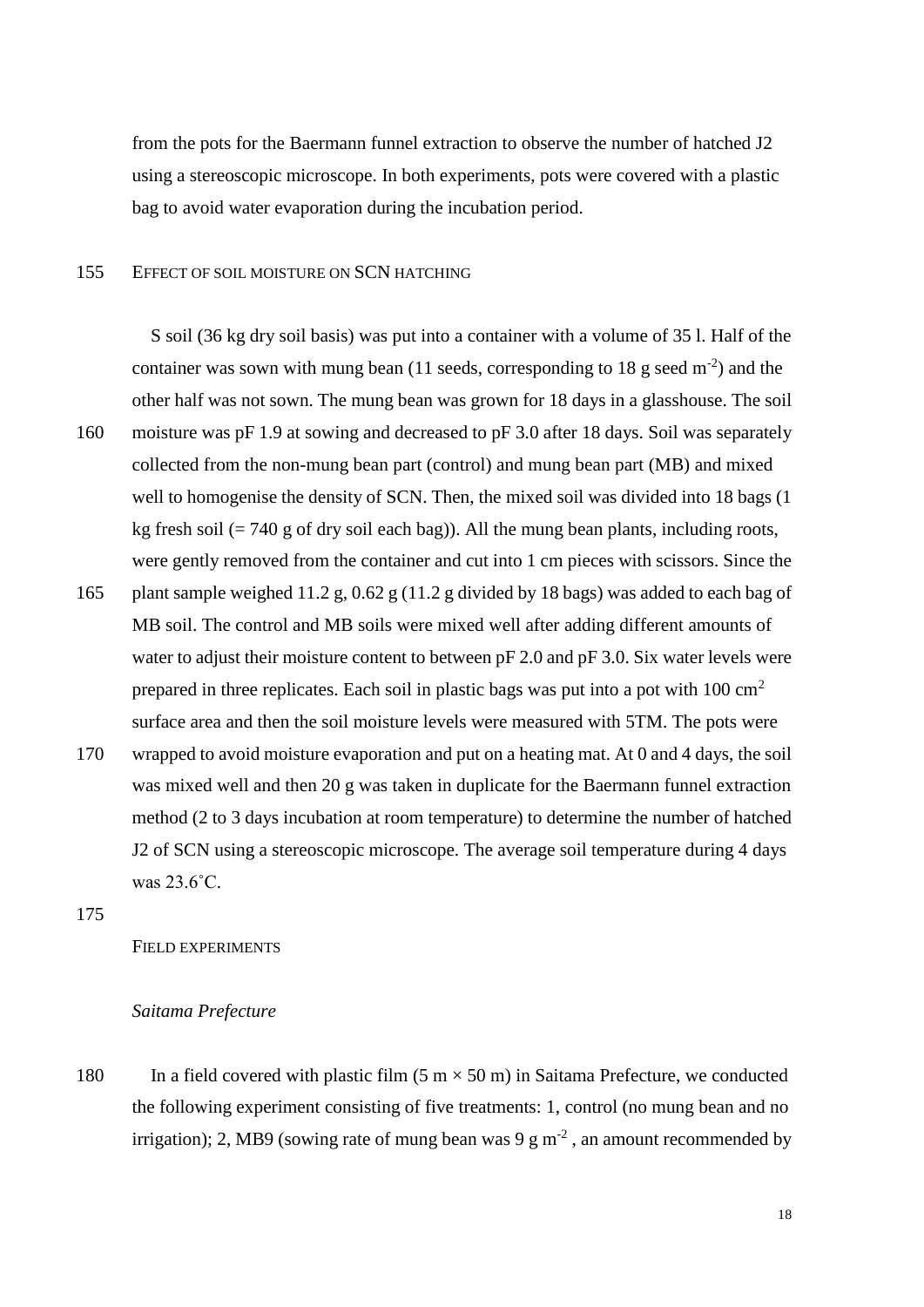Chikamatsu *et al*. (2017), and irrigation was done only at sowing); 3, MB9i (sowing rate, 9 g m<sup>-2</sup> and irrigation was done both at sowing and ploughing); 4, MB18i (sowing rate, 18

- 185 g m<sup>-2</sup> and two times irrigation); and 5, MB27i (sowing rate, 27 g m<sup>-2</sup> and two times irrigation). The treatment size of control and MB9 were each 25 m<sup>2</sup> (5 m  $\times$  5 m), and MB9i, MB18i and MB27i were each 65 m<sup>2</sup> (13 m  $\times$  5 m). Nine plots (0.36 m<sup>2</sup>, 0.6 m $\times$ 0.6 m) were set up at even intervals in each treatment. On 6 July 2018 (before sowing), tillage was done with a tractor and then soil in each plot was manually thoroughly mixed with a
- 190 shovel. Five soil cores (0-20 cm) were sampled from each plot with a root auger and a composite sample was made for each plot. Mung bean seeds were sown and the soil surface was raked to stimulate germination. Watering was done using irrigation tubes at 20 l m<sup>-2</sup> to the whole field except for the control treatment. On 7, 8 and 9 July 2018, watering was done at a rate of  $20 \, \text{l m}^{-2}$  to the whole field except for the control treatment,
- 195 and in 10 July 2018, watering was done at  $10 \, \text{Im}^2$  to the whole field except for the control treatment, in order to stimulate mung bean growth. On 26 July 2018, plant densities of mung bean were measured in each plot and then the mung bean plants were ploughed with a tractor. To stimulate SCN hatch, treatments MB9i, MB18i, and MB27i were irrigated at a rate of  $40 \, \text{l m}^{-2}$ . Summary of the managements is shown in Table 2. In
- 200 August 25, 2018, soil samples were taken to measure the SCN density using real-time PCR, as described below. Sensors (5TM) were inserted in duplicate to a depth of 10 cm to 15 cm in MB9 and MB9i and soil temperature and moisture were measured at intervals of 1 h with a data logger (Em50, Decagon).

#### 205 *Kanagawa Prefecture*

Four naturally infested fields were used for the field experiment. Three plots  $(1 \text{ m}^2, 1 \text{ m})$  $\times$  1 m) were set up in each field (Table 2). Before sowing mung bean seeds, the soil was collected from five points in each plot and a composite sample made for each plot. Two to

210 five days later, seeds were sown at 9 g m<sup>-2</sup> in each field. After growing for 25 to 44 days, mung bean was ploughed into each field with a tractor and soil was collected from each plot. Two weeks after ploughing, soil was again collected from each plot. The management schedule is shown in Supplementary Table S1. Sensors (5TM) were inserted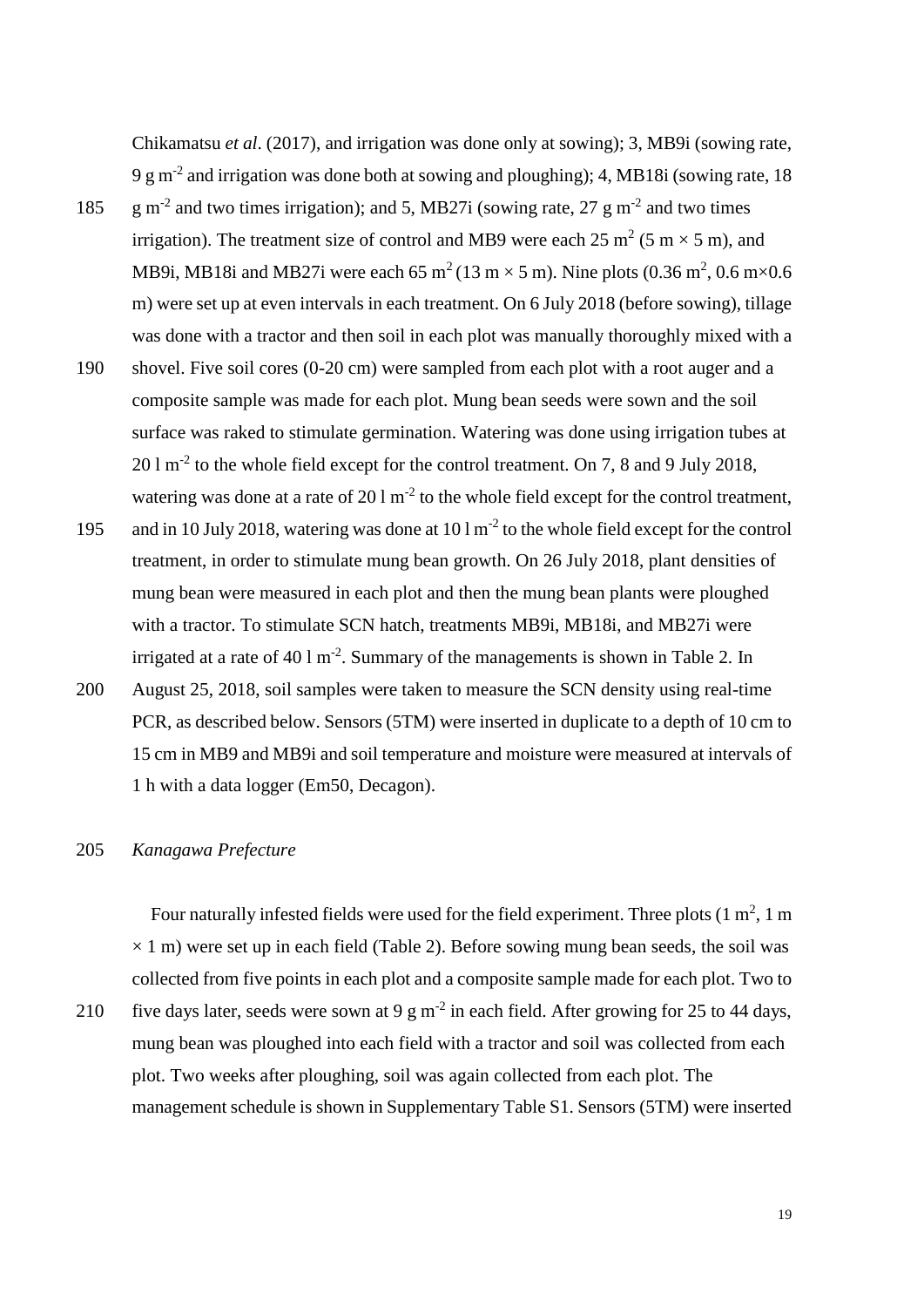to a depth of 10 cm to 15 cm in each field and soil temperature and moisture were 215 measured at intervals of 1 h with a data logger (Em50, Decagon).

## *Nara Prefecture*

In Saitama and Kanagawa Prefectures, green soybean is generally cultivated from 220 March to July. Thus, mung bean was grown in July to September after harvest of green soybean in the prefectures. The maximum temperature for SCN hatch is 25˚C (Ito *et al*., 2015) and therefore July to September is a suitable period for SCN hatch. By contrast, green soybean is generally cultivated from July to October in Nara Prefecture. An available period for mung bean cultivation is May, when soil temperature is generally

- 225 lower than 25˚C. To increase the soil temperature, mulching was used in Nara Prefecture. A naturally infested field was divided into two parts; control (no mung bean) and mung bean part (MB). In each part, three plots  $(1 \text{ m}^2, 1 \text{ m} \times 1 \text{ m})$  were set up. In the mung bean part, mung bean seeds were sown at 9 g m<sup>-2</sup> on 22 May. On 4 June 2018, mung bean plants were ploughed by a tractor. After ploughing, the mung bean part was mulched with black
- 230 polyethylene films (Table 2). Soil was collected from five points in each plot on sowing, 5 days before ploughing, the day after ploughing, and three weeks after ploughing. Sensors (5TM) were inserted to a depth of 10 cm to 15 cm in a control plot and in a mung bean plot and soil temperature and moisture were recorded at intervals of 1 h with a data logger (Em50, Decagon).

235

# QUANTIFICATION OF THE DENSITY OF *HETERODERA GLYCINES*

The densities of SCN in soils were estimated using the real-time PCR method (Toyota *et al*., 2013) with some modifications. Composite samples from five points in

240 each plot were passed through a 2-mm sieve to make homogeneous samples and oven-dried at 60˚C for 1 to 2 days. Ten g of the dried soils were taken in three replicates from each plot and pulverised into powder for 2 min at  $45 \text{ m s}^{-1}$  in a ball-mill (Fast Prep; MP Biomedicals). The total of 30 g was combined for each plot and then used for DNA extraction. DNA was extracted in duplicate from 5 g using a modified method reported by 245 Cheng *et al*. (2018). Briefly, DNA was extracted from the ball-milled soils with

20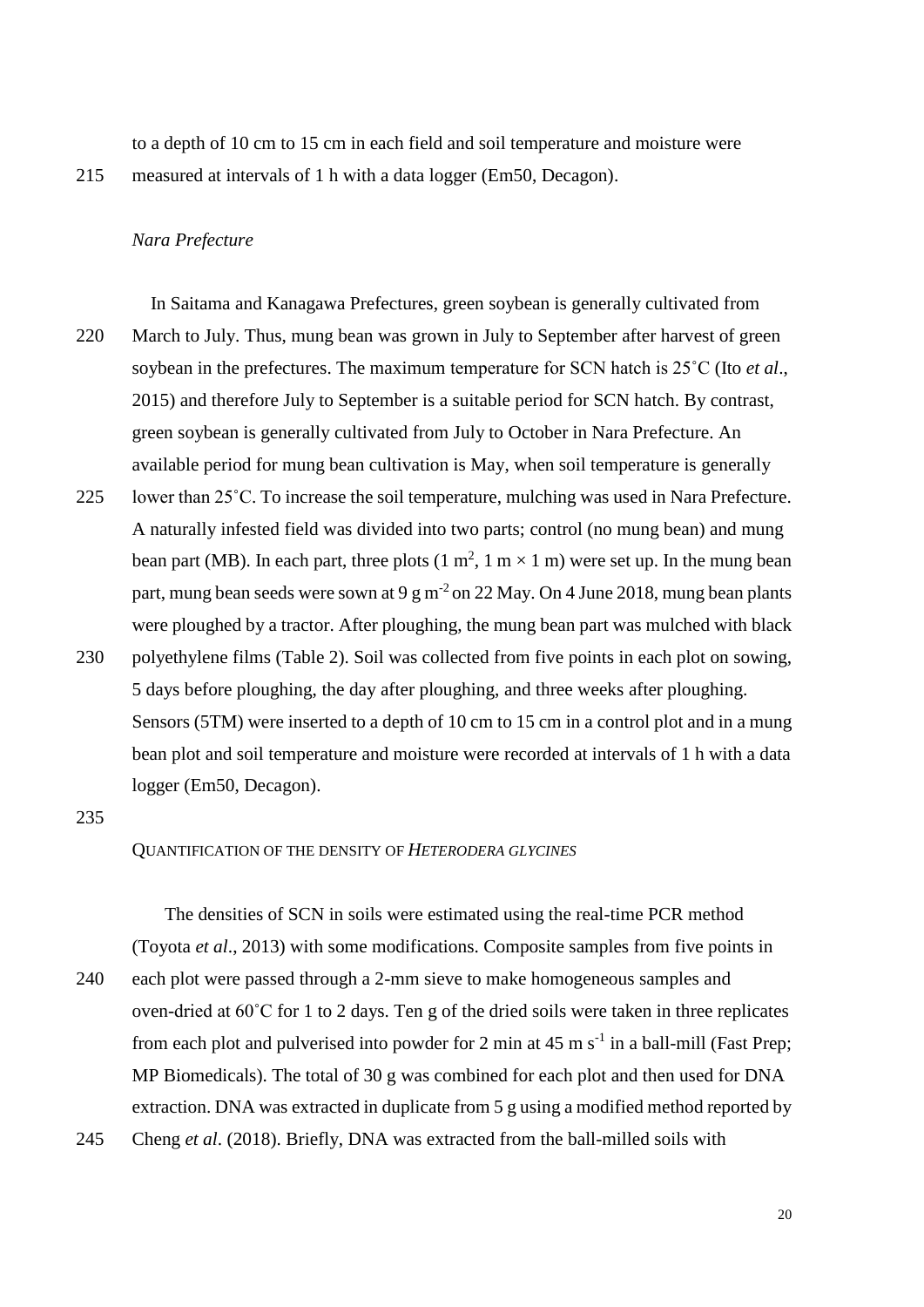phosphate buffer and purified with a commercially available column. Purified DNA extracts were used as templates in real-time PCR after ten-fold dilution. Real-time PCR was performed using a Step One Real-Time PCR System (Life Technologies Japan) in a final volume of 10 μl containing 5 μl of a Fast SYBR Green Master Mix (Life

250 Technologies Japan), 5 mM of each primer (SCNnew-f (ITS1, 5'- CTG CAC ATG TGA AAG CCT GTG TA-3') and SCNnew-r (ITS1, 5'-GAG CGT GCA TCC CAC ATT G-3')) (Shirai & Toyota, 2019) and 2 μl of template DNA under the manufacturer's recommended conditions (95 $\degree$ C for 10 s, (95 $\degree$ C for 5 s and 60 $\degree$ C for 20 s)  $\times$  40 cycles). Ct values (y) obtained with the primer set were converted to the densities  $(x: log<sub>10</sub> egs)$ 255 equivalent (20 g dried soil)<sup>-1</sup>) of SCN using the calibration curve (y =  $-2.82x + 34.5$ )

## *Statistical analysis*

(Shirai & Toyota, 2019).

260 Significant differences among mean values were analysed by Fisher's test at 5% with one-way ANOVA using Excel Statistics (Social Survey Research Information) software. Homogeneity of variances was testing using Levene's test and normal distribution of residuals was assessed using Statcel  $3<sup>rd</sup>$  ed (OMS publication). Suitable transformations (log: Fig. 1A and Supplementary Figs S3, S4), square root: Fig. 1B) were used when data 265 did not meet assumptions.

### **Results**

# EFFECT OF TEMPERATURE ON SCN HATCHING

270

There was no significant difference ( $P < 0.05$ ) in the 20<sup>o</sup>C treatment during the incubation period, indicating no hatch at 20°C (Fig. 1A). On the other hand, the number of SCN J2 increased in the 25°C and 30°C treatments and reached a maximum on day 4, indicating that SCN hatched both at 25°C and 30°C. The increasing numbers of SCN J2

275 from 0 to 4 days were higher at  $25^{\circ}$ C (45 J2 (20 g soil)<sup>-1</sup>) than at 30°C (33 J2 (20 g soil)<sup>-1</sup>), although there was no significant ( $P = 0.56$ ) difference.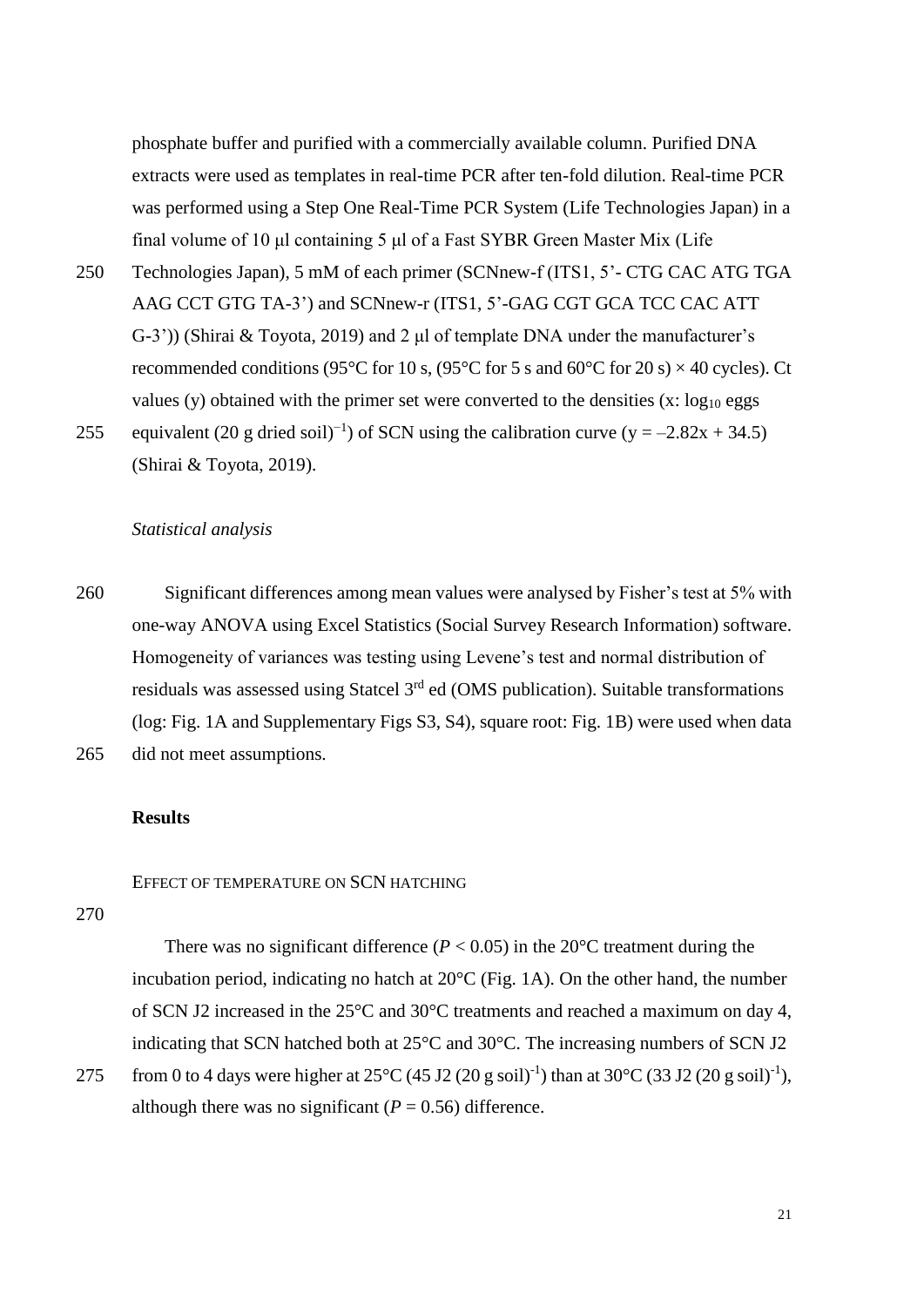Under fluctuating temperature conditions between  $20^{\circ}$ C and  $25^{\circ}$ C, the maximum number of SCN J2 that hatched was similar to the numbers at constant 25°C, although the period to reach the maximum number was longer (Fig. 1B), being 3 days at 25°C and 10 280 days at fluctuating temperatures.

# EFFECT OF SOIL MOISTURE ON SCN HATCHING

There was no difference in the number of J2 that hatched in control among soils with 285 different pF values. By contrast, the number of J2 in MB increased with decrease in pF, *i.e.*, with higher moisture content. There was no significant difference ( $P = 0.21$ ) in soil with  $>$  pF 2.9 between control and MB. However, the number of J2 was significantly higher ( $P < 0.05$ ) in MB than in control, when soil moisture was  $\lt pF$  2.76 (Fig. 2).

290 FIELD EXPERIMENTS

# *Saitama Prefecture*

When mung bean was grown for 20 days and ploughed, the above-ground biomass 295 was 587 g m<sup>-2</sup> for MB9, 736 g m<sup>-2</sup> for MB9i, 1,310 g m<sup>-2</sup> for MB18i and 1,706 g m<sup>-2</sup> for MB27i at fresh weight (Supplementary Fig. S3). It was significantly higher (*P* < 0.05) in MB18i and MB27i than in MB9 and MB9i, and there was no significant difference between MB18i and MB27i  $(P = 0.07)$ .

The density of SCN decreased by nearly 50% in the control between before sowing 300 and 30 days after mung bean ploughing (Fig. 3). By contrast, it decreased by nearly 80% in all MB treatments. There was significant difference  $(P < 0.05)$  between control and all MB treatments.

irrigated between 6 to 10 July to enhance mung bean germination. During this period, the 305 moisture level in MB9 ranged between pF2.2 and pF2.4, and in MB9i between pF2.3 and pF2.8. The soil moisture 2 days after ploughing ranged from pF2.0 to pF2.4 in MB9i for irrigation and gradually deceased (Fig. 4). On the other hand, the soil moisture in MB9 increased to a similar level in MB9i 2 days after ploughing. The average soil temperature

Immediately after sowing mung beans, MB9, MB9i, MB18i and MB27i were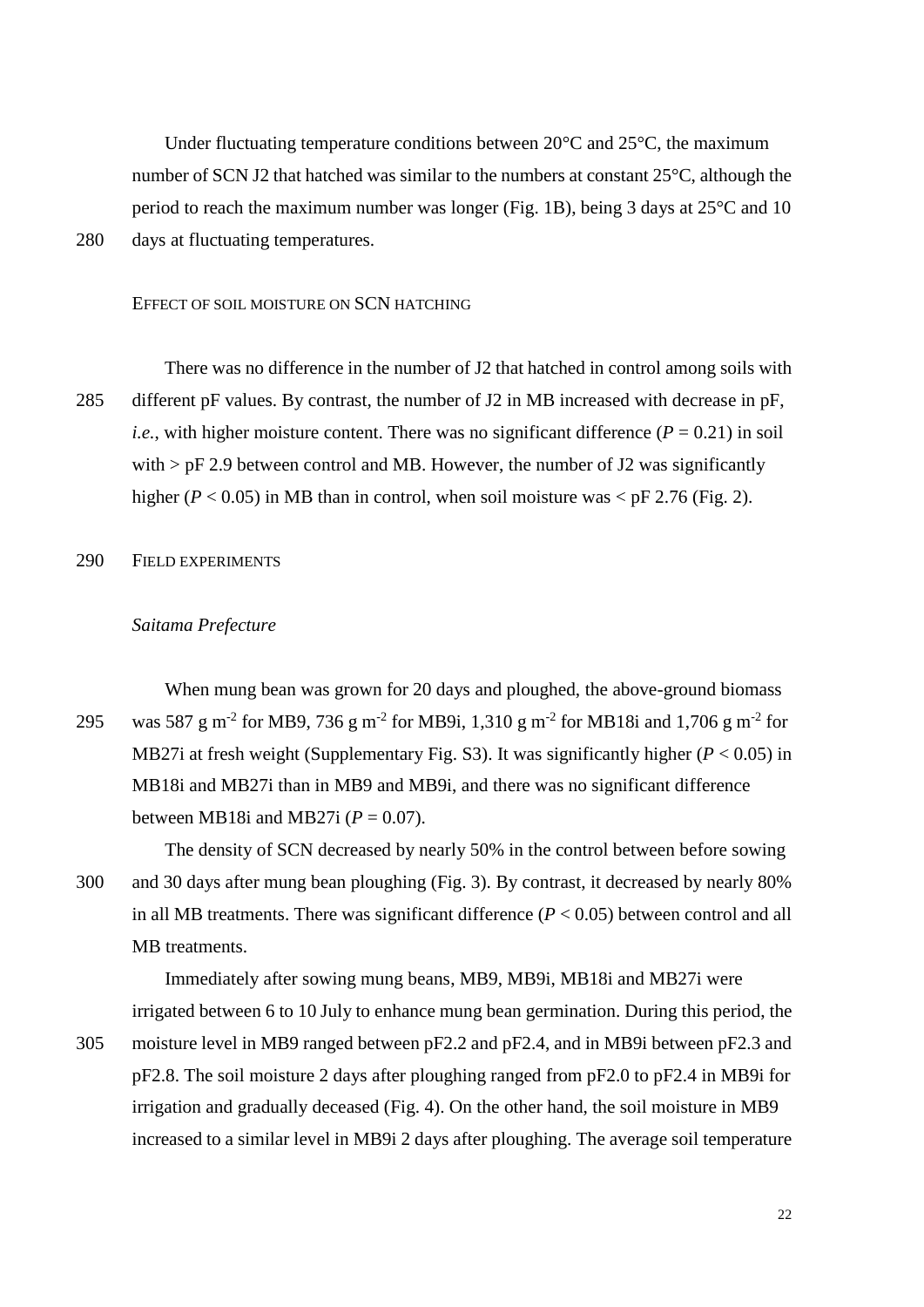for 30 days after ploughing was 30.5°C for MB9 and 28.5°C for MB9i (Supplementary 310 Fig. S4).

## *Kanagawa prefecture*

The ratio of SCN density 2 weeks after ploughing to that before sowing was less than 315 20% in two plots in fields 1 and 2 and in all plots in field 4 (Fig. 5). In field 3, SCN density decreased in two plots; however, it increased from 171 to 436 eggs equivalent 20  $g^{-1}$  soil in one plot. SCN density was significantly lower ( $P < 0.05$ ) 2 weeks after ploughing than before sowing in fields 1, 2, and 4, except for field  $3 (P < 0.05)$ . The average soil moisture and temperature for 14 days after mung bean ploughing

320 were < pF 2.8 and nearly 25°C (Supplementary Table S2).

### *Nara Prefecture*

The initial density of SCN, 5 days before ploughing, was similar between the control 325 and MB. The ratio of SCN density 22 days after ploughing to that at five days before ploughing was 42% in control, while it was only 5% in MB, and these values were significantly different  $(P < 0.05)$  (Fig. 6). From two days after ploughing, soil moisture increased in MB and consistently remained at  $\langle$  pF 2.8, while in the control it sometimes dried to near pF 2.8 (Supplementary Fig. S5). Daily changes in soil temperature after 330 ploughing were smaller in MB than in the control and the soil temperatures remained higher in MB than in the control (Supplementary Fig. S6). The average soil moisture and temperature were higher in MB (23.1 $\degree$ C and pF 1.8) than in control (21.3 $\degree$ C and pF 2.2).

# **Discussion**

335

We previously reported that short-term growth and incorporation of mung bean in pots stimulated SCN hatching and then decreased SCN density (Chikamatsu *et al*., 2017). This study was conducted to show whether short-term cultivation of mung bean and its ploughing in fields decreased the population density of SCN in the soil. Two climatic 340 factors are mainly involved in the efficacy to decrease SCN density: temperature and

23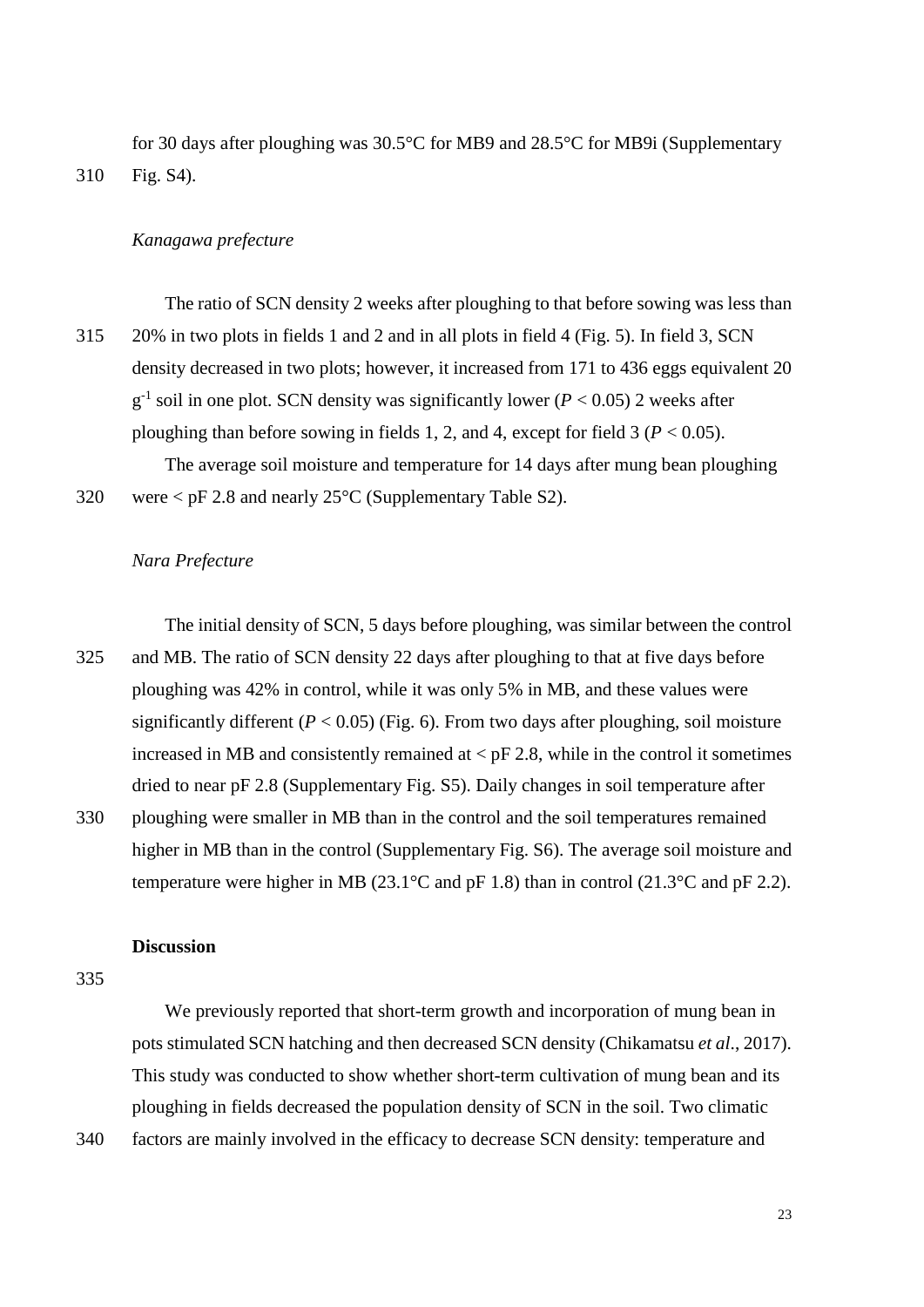moisture (Chikamatsu *et al*., 2017). In previous studies, different optimal temperatures were reported for SCN hatching. It was between 25°C and 30°C in studies by Okada (1971, 1977), whilst Ito *et al*. (2015) reported an optimum of 25°C, with only a few SCN hatching at 30°C. When mung bean cultivation is implemented in fields, it is necessary to

- 345 consider a cropping period based on temperature. Therefore, the optimum temperature was again evaluated in this study. The results showed that hatching was stimulated at 25°C and 30°C, but not at 20°C. However, hatching was stimulated by alternating temperature conditions at 20°C and 25°C, although hatching was delayed compared with that at a constant temperature of 25°C. These results suggest that periods of temperatures
- 350 of 25°C and 30°C are most favourable for stimulating SCN hatch, but that hatch stimulation may occur even in much cooler temperature conditions, *e.g*., night time temperatures of 20°C, with day time temperatures reaching 25°C.

Chikamatsu *et al*. (2017) showed the importance for hatch stimulation of ploughing, rather than continuous growth of mung beans, and the soil moisture content at ploughing. 355 Wallace (1954) showed that SCN J2 rarely hatch in soil with a moisture level of pF 3.0. However, it was still not known how soil moisture level affects hatching after mung bean incorporation. The present study suggested that a soil moisture level with least pF 2.76 or less was required to stimulate SCN hatch.

- In the present study, pot experiments revealed the optimal soil temperature and 360 moisture conditions, so we tested the biocontrol method for SCN consisting of short-term mung bean cultivation and its subsequent ploughing of mung bean in SCN infested fields in Saitama, Kanagawa, and Nara Prefectures. The density of SCN decreased even in the control soil not sown with mung bean in both Saitama and Nara Prefectures. According to Perry (2002), SCN hatch moderately in water when soil temperature conditions are
- 365 suitable for hatching. Thus, it was considered that some SCN hatched without the effect of mung bean and then, in the absence of host plants, starved to death. However, the density of SCN in soil sown with mung bean decreased much more than that in the control soil. The density of SCN decreased even in MB9, which was not irrigated after mung bean ploughing and was over pF 3.0 at ploughing, indicating that few J2 hatch in dry
- 370 moisture conditions of pF 2.8. There was heavy rainfall of 48 mm 2 days after ploughing. The experiment using field soil was in a glasshouse covered with plastic film and there was no direct rain on the soil; however, soil moisture of MB9 was increased by water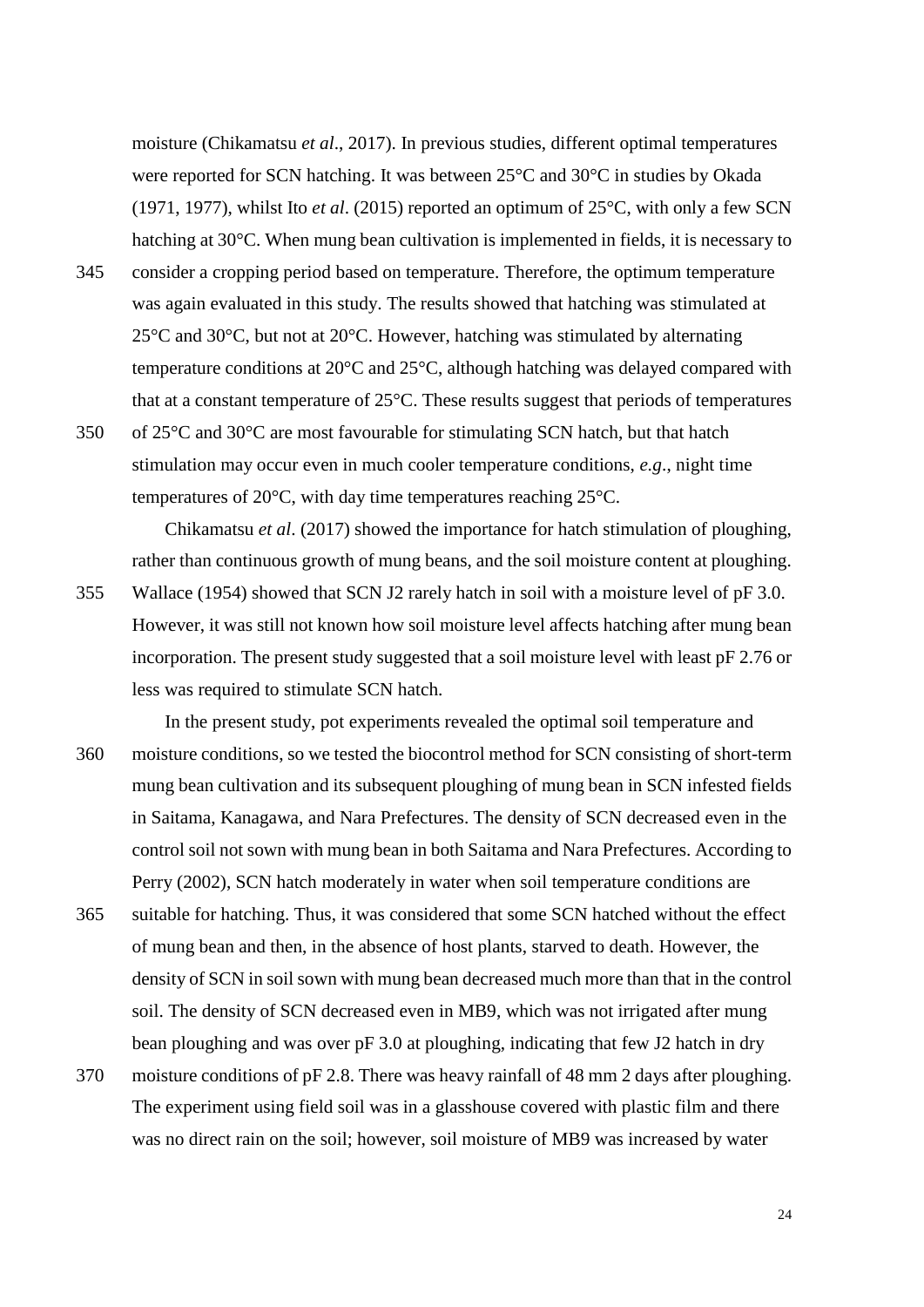supply through underground water and reached a similar level 6 days after ploughing to that in MB9i which was irrigated after ploughing. Thus, it was considered that the

375 increased soil moisture in MB9 may stimulate SCN hatch and thereby decreased the SCN density.

In Kanagawa Prefecture, the density of SCN was decreased by more than 80% by growing mung bean and ploughing, except for Field 3. In Kanagawa, no control plot was set up and it was impossible to separate mung bean effect from natural phenomena.

- 380 However, the soil moisture and temperature for 14 days after mung bean ploughing showed values closer to the optimal conditions (pF 2.0 to 2.6, soil temperature 24 to 25˚C), suggesting that mung bean cultivation and ploughing may stimulate SCN hatch and thereby decrease SCN density. The reason why SCN density increased in one plot in Field 3 was unknown.
- 385 In Nara prefecture, the density of SCN decreased to almost zero in mung bean plots. The density reduction was greater than that in the Saitama and Kanagawa Prefectures. This was considered to be due to the black mulch covering the plot in which mung bean was grown and ploughed, which maintained the high water content (pF 2.1 or less, from 1 to 22 days after ploughing) and appropriate hatching temperatures (23.1˚C, for 22 days
- 390 after ploughing). In Saitama Prefecture, soil moisture exceeded pF 2.8 for nearly a half of the 30 days after mung bean ploughing, indicating less favourable conditions for SCN hatch. Thus, the remaining population of SCN was higher in Saitama Prefecture than in Nara Prefecture.

In Saitama Prefecture, the effect of sowing rate of mung bean was evaluated, ranging 395 from 9 g m<sup>-2</sup> to 27 g m<sup>-2</sup> and there was no apparent change in the decreasing effect on SCN density. This result suggests that a sowing rate of 9 g  $m<sup>2</sup>$  was appropriate. Profitability in  $1,000 \text{ m}^{-2}$  was estimated based on the following: an expected increase in

yield of green soybean due to a 80% reduction of SCN density was 350 kg, based on Ito *et al*. (2017) and the following assumption that the initial density of 2,000 eggs equivalent

400  $(20 \text{ g soil})^{-1}$ , and yield of green soybean of 1,470 kg  $(1,000 \text{ m})^{-2}$ , green soybean price in Saitama Prefecture of 500 yen  $kg^{-1}$ , fuel costs for tillage ( $\times$ 2) (3,642 yen), labour cost: 1000 yen h<sup>-1</sup>, seeds (7,200 yen for 9 kg), water irrigation and associated tube cost (9,920 yen). From these data, the yield increase by reducing SCN density was determined to be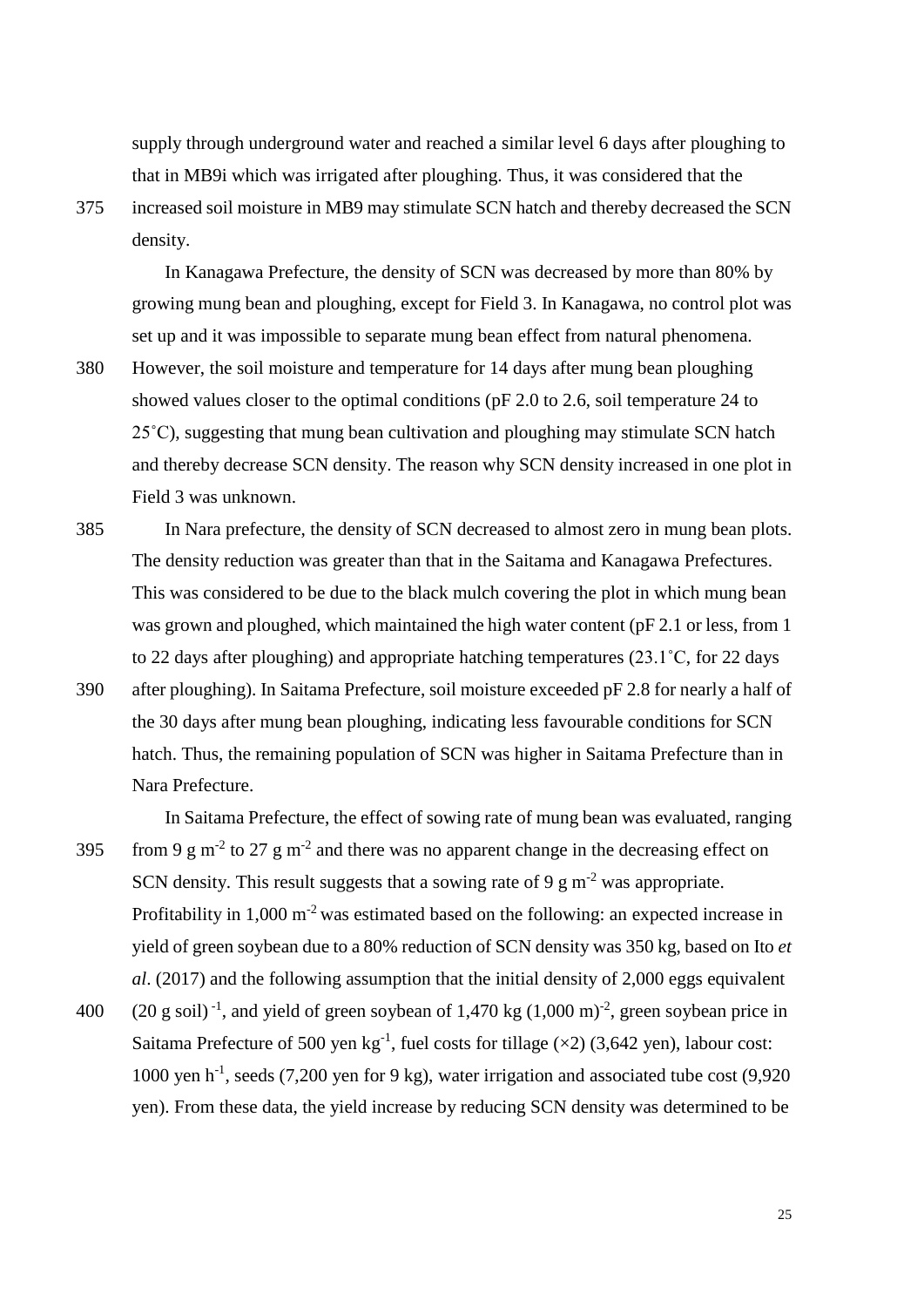more than the necessary costs, and the profit was calculated to be 153,000 yen (1,400 405 US\$)  $(1,000 \text{ m})^{\text{-}2}$ .

## **Conclusions**

The present study found in pot experiments that hatching of *H. glycines* was

410 stimulated under temperature conditions of  $20^{\circ}$ C to  $30^{\circ}$ C and moisture conditions of  $\lt$ pF 2.8. We demonstrated in field experiments that short-term field cultivation of mung bean and ploughing was a profitable method to decrease SCN density in infested fields and thereby increase yield of green soybean.

## 415 **Acknowledgements**

We would like to thank Mr Minegishi, Y., Terashita, Y., and Yoshioka, R., Saitama Prefecture; Kato, N., Kanagawa Prefecture; Takenaka, I., Nara Prefecture, and the farmers who kindly provided us with the soil samples. Additionally, we also thank Mae,

420 H. and Oda, S. who helped us in soil analyses, and Fujita, T., Shirai, S., Makuta, K. and Yang Y.Y. who helped us in the soil sampling and measurement of mung bean weights. This research was partly funding by a grant from the Project of the NARO Bio-oriented Technology Research Advancement Institution (the special scheme project on regional development strategy).

## 425

# **References**

Acharya, K., Yan, G. & Berti, M. (2019). Can winter camelina, crambe, and brown mustard reduce soybean cyst nematode populations? *Industrial Crops & Products*

430 140, UNSP 111637. DOI: 10.1016/j.indcrop.2019.111637

Aiba, S. (2001). Ecology and prevention of soybean cyst nematode. *Plant Protection* 55, 229-232.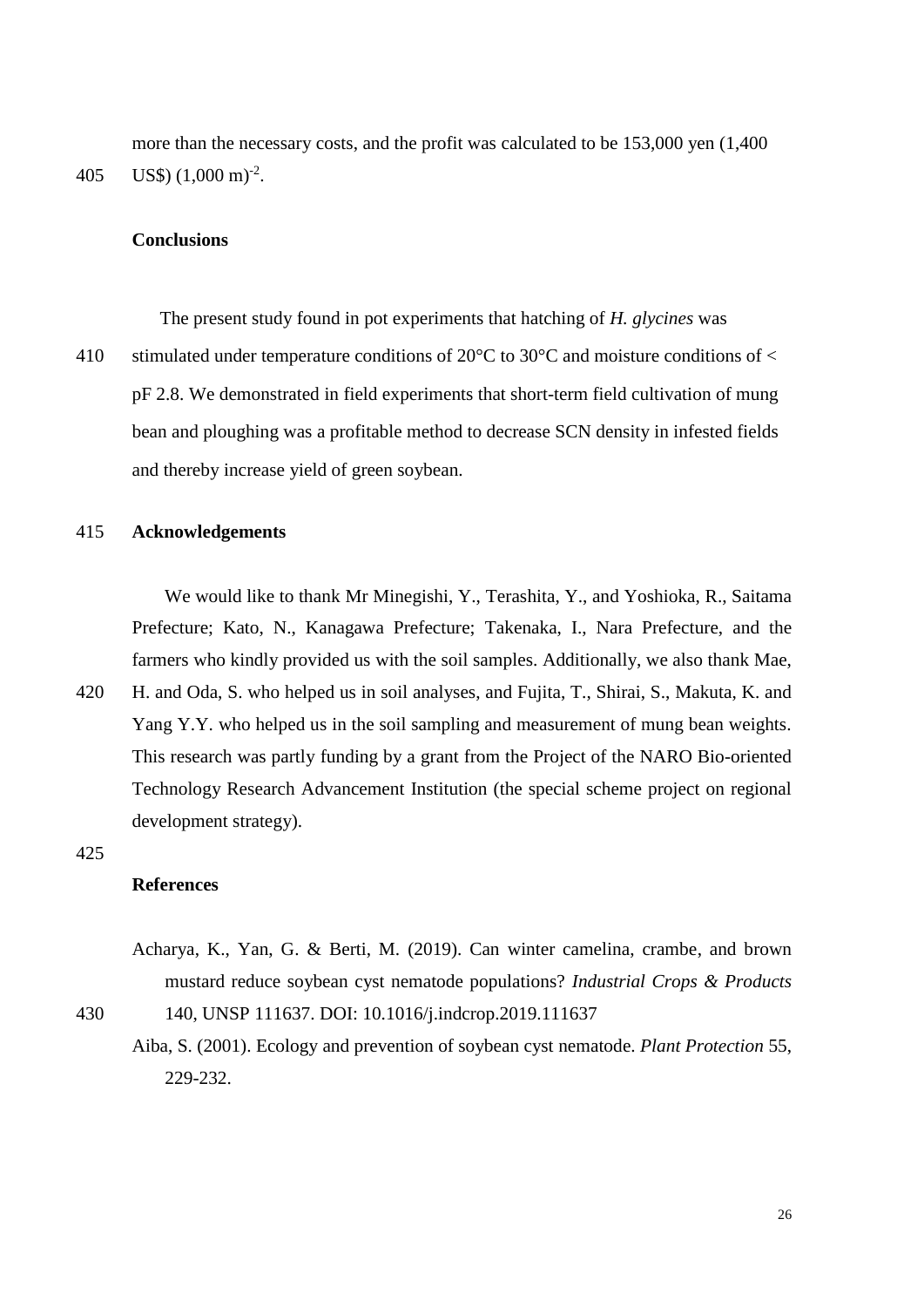Ajayi-Oyetunde, O.O. & Bradley, C.A. (2018). *Rhizoctonia solani*: taxonomy, population biology and management of rhizoctonia seedling disease of soybean. 435 *Plant Pathology* 67, 3-17. DOI: 10.1111/ppa.12733

- Chen, S. (2007). Tillage and crop sequence effects on *Heterodera glycines* and soybean yields. *Agronomy Journal* 99, 797-807. DOI: 10.2134/agronj2006.0150
- Cheng, Z., Shirai, S., Toyota, K. & Ritz, K. (2018). Case study on a modified method to quantify the density of some soil-borne plant-parasitic nematodes in a simpler and
- 440 less expensive way. *Nematological Research* 48, 11-17. DOI: 10.3725/jjn.48.11
	- Chikamatsu, S., Wang, X., Ito, D., Yamada, E. & Toyota, K. (2017). Effect of short-term growth of mung bean and its soil incorporation on the density of the soybean cyst nematode, *Heterodera glycines*, in pot experiments. *Nematology* 19, 1147-1155. DOI: 10.1163/15685411-00003114
- 445 Da Silva, O.C., Santos, H.A.A., Pria, D.M. & Demio, L.L.M. (2016). Damage to soybean caused by downy mildew. *Ciencia Rural* 46, 389-392.
	- Grabau, Z.J. & Chen, S. (2014). Efficacy of organic soil amendments for management of *Heterodera glycines* in greenhouse experiments. *Journal of Nematology* 46, 267-274.
- 450 Ito, D., Toyota, K. & Sedrati, G.M. (2015). Suppression of the soybean cyst nematode, *Heterodera glycines*, using water extract of bean sprout residue. *Nematology* 17, 523-530. DOI: 10.1163/15685411-00002886
	- Ito, D., Toyota, K. & Li, Z.G. (2017). Effect of *Heterodera glycines* and soil chemical and biological cultivation factors on the yield of green soybean grown in a glasshouse in

455 Japan. *Nematology* 19, 237-244. DOI: 10.1163/15685411- 00003043

Kushida, A., Uehara, T. & Momota, Y. (2002). Effect of red clover on hatching and population density of *Heterodera glycines* (Tylenchida: Heteroderidae). *Japanese Journal of Nematology* 32, 69-72.

Kushida, A., Suwa, N., Ueda, Y. & Momota, Y. (2003). Effects of *Crotalaria juncea* and

460 *C. spectabilis* on hatching and population density of the soybean cyst nematode, *Heterodera glycines* (Tylenchida: Heteroderidae). *Applied Entomology and Zoology*  38, 393-399.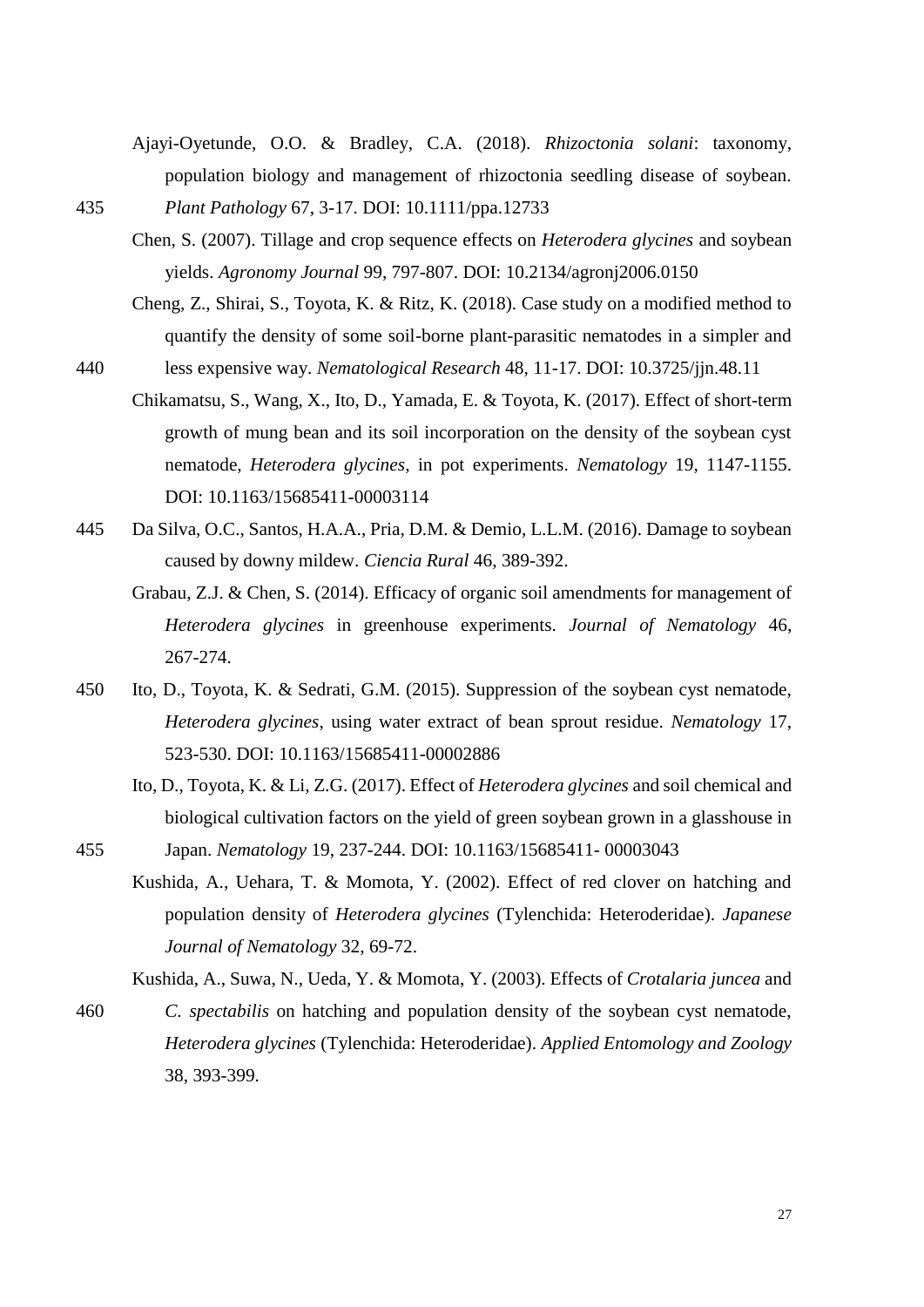Masamune, T., Anetai, M., Takasugi, M. & Katsui, N. (1982). Isolation of a natural hatching stimulus, glycinoeclepin A, for the soybean cyst nematode. *Nature* 297, 465 495-496. DOI: 10. 1038/297495a0

- Okada, T. (1971). The hatching responses of the soybean cyst nematode, *Heterodera glycines* Ichinohe (Tylenchida : Heteroderidae). *Applied Entomology and Zoology* 6, 91-93.
- Okada, T. (1977). Studies on the hatching factors of the soybean cyst nematode, 470 *Heterodera glycines* Ichinohe. *Japanese Journal of Nematology* 6, 50-52.
	- Perry, R.N. (2002). Hatching. In: Lee, D.I. (Ed.). *The biology of nematodes*. London, UK, Taylor & Francis, pp. 147-169.
	- Rich, J.R., Dunn, R.A. & Noling, J.W. (2004). Nematicides: past and present use. In: Chen, Z.X., Chen, S.Y. & Dickson, D.W. (Eds). *Nematology: advances and*
- 475 *perspectives. Vol. 2. Nematode management and utilization*. Wallingford, UK, CAB International, pp. 1179-1200.
	- Sasser, J.N. & Uzzell, G. (1991). Control of the soybean cyst nematode by crop-rotation in combination with a nematicide. *Journal of Nematology* 23, 344-347.
	- Shiina, Y., Tomata, Y., Miyashita, M. & Tanino, K. (2010). Asymmetric total synthesis
- 480 of glycinoeclepin A: generation of a novel bridgehead anion species. *The Chemical Society of Japan* 39, 835-837. DOI: 10.1002/chin.201105207
	- Shirai, S. & Toyota, K. (2019). Optimisation of a species-specific primer set to quantify the soybean cyst nematode, *Heterodera glycines*, in soil using real-time PCR. *Nematology* 21, 1037-1042. DOI: 10.1163/15685411-00003273
- 485 Smelser, R.B. & Pedigo, L.P. (1992). Soybean seed yield and quality reduction by bean leaf beetle (Coleoptera: Chrysomelidae) pod injury. *Journal of Economic Entomology* 85, 2399-2403.
	- Tilmon, K.J., Hodgson, E.W., O'Neal, M.E. & Ragsdale, D.W. (2011). Biology of the soybean aphid, *Aphis glycines* (Hemiptera: Aphididae) in the United States. *Journal*

490 *of Integrated Pest Management* 2, A1-A7. DOI: 10.1603/IPM10016

Toyota, K., Goto, K. & Ito, D. (2013). Effect of bean sprout residue on the hatching and density of the soybean cyst nematode *Heterodera glycines* in soil. *Nematology* 15, 923-927. DOI: 10.1163/15685411-00002730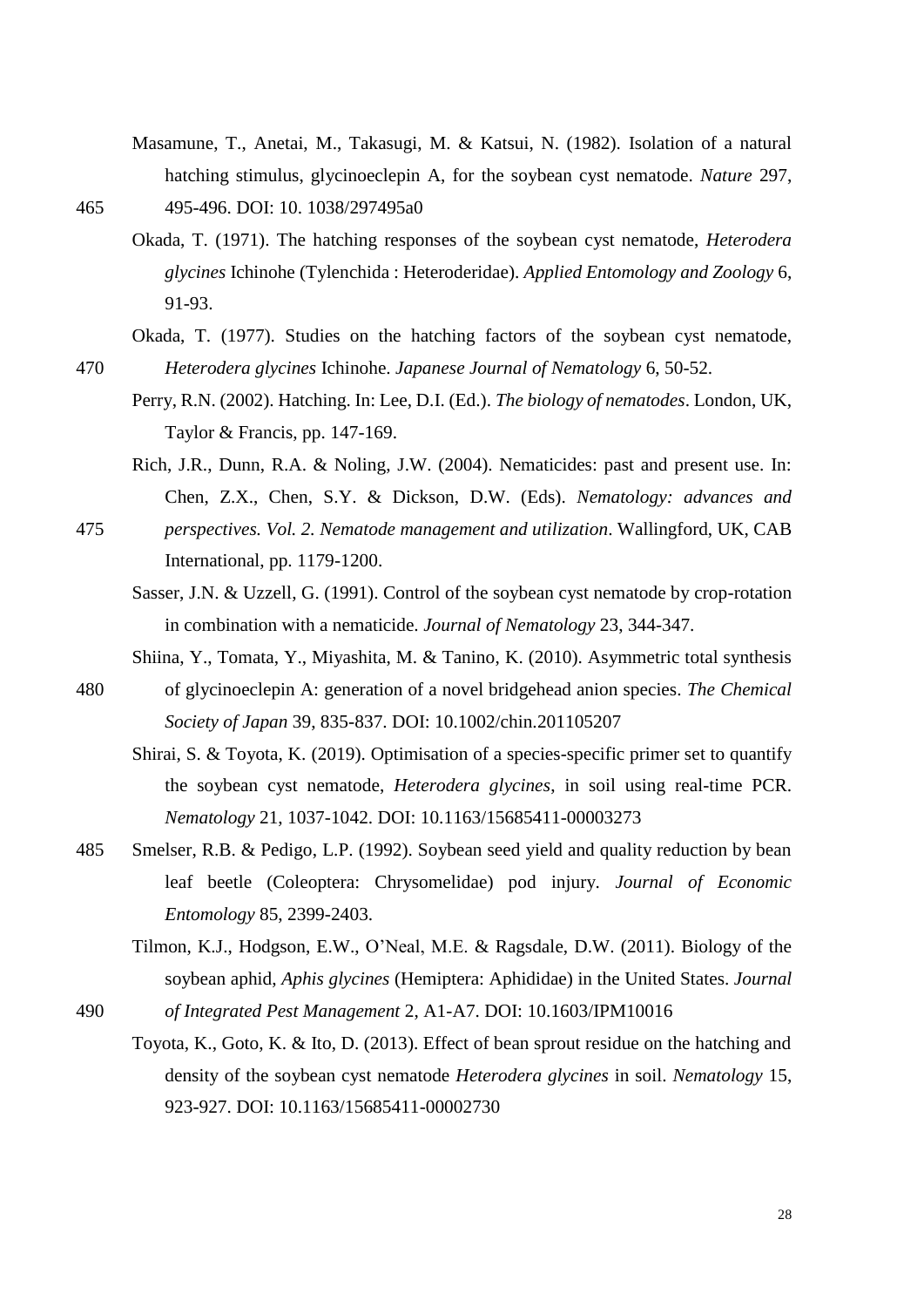Wallace, H.R. (1954). Hydrostatic pressure-deficiency and the emergence of larvae from 495 cysts of the beet eelworm. *Nature* 173, 502-503.

Wen, L., Lee-Marzano, S., Ortiz-Ribbing, L.M., Gruver, J., Hartman, G.L. & Eastburn, D.M. (2017). Suppression of soilborne diseases of soybean with cover crop. *Plant Disease* 101, 1918-1928. DOI: 10.1094/PDIS-07-16-1067-RE

Wen, Y., Meyer, S.L.F., MacDonald, M.H., Zheng, L., Jing, C. & Chitwood, D.J. (2019).

- 500 Nematotoxicity of *Paeonia* spp. extracts and *Camellia oleifera* tea seed cake and extracts to *Heterodera glycines* and *Meloidogyne incognita*. *Plant Disease* 103, 2191-2198. DOI: 10.1094/PDIS-09-18-1663-RE
	- Wrather, J.A. & Koenning, S.R. (2006). Estimates of disease effects on soybean yields in the United States 2003 to 2005. *Journal of Nematology* 38, 173-180.

505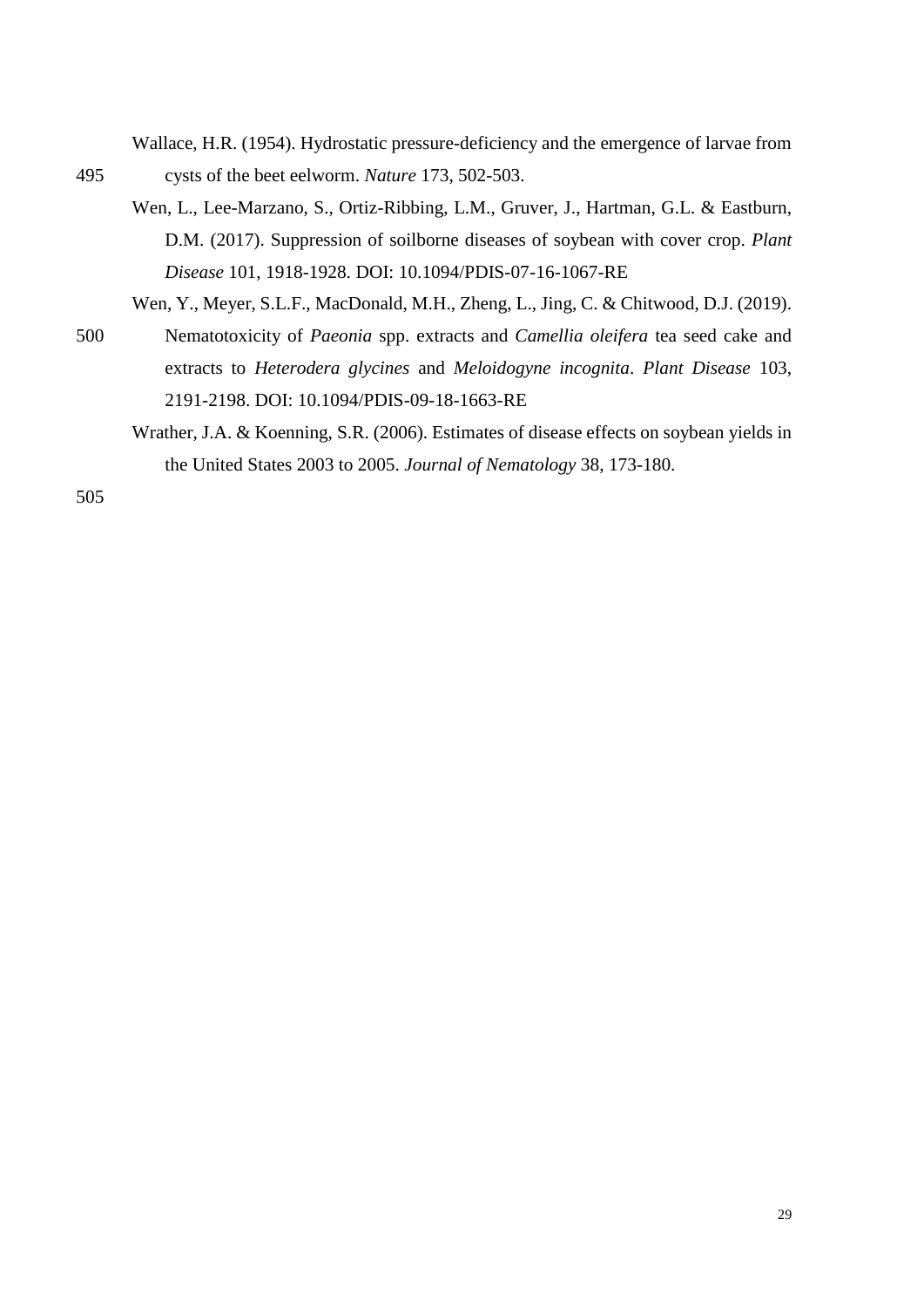| Soil   | Location            | Soil taxonomy     | Sand $(\%)$ | $Silt$ (%) | Clay $(\% )$ | Soil texture |
|--------|---------------------|-------------------|-------------|------------|--------------|--------------|
| C soil | 35°18' N, 139°53' E | Haplic andosol    | 38          | 59         | 3            | Silty loam   |
|        | Chiba Pref.         |                   |             |            |              |              |
| S soil | 35°50' N, 139°51' E | Low humic         | 42          | 28         | 30           | Light clay   |
|        | Saitama             | andosol           |             |            |              |              |
| K soil | 35°12' N, 139°39' E | Haplic andosol    | 19          | 41         | 40           | Light clay   |
|        | Kanagawa            |                   |             |            |              |              |
| N soil | 34°29' N, 135°55' E | Grey lowland soil | 52          | 22         | 26           | Light clay   |
|        | Nara Pref.          |                   |             |            |              |              |

| Table 1. Basic data of the soils used in this study. |  |  |  |  |  |  |  |  |  |
|------------------------------------------------------|--|--|--|--|--|--|--|--|--|
|------------------------------------------------------|--|--|--|--|--|--|--|--|--|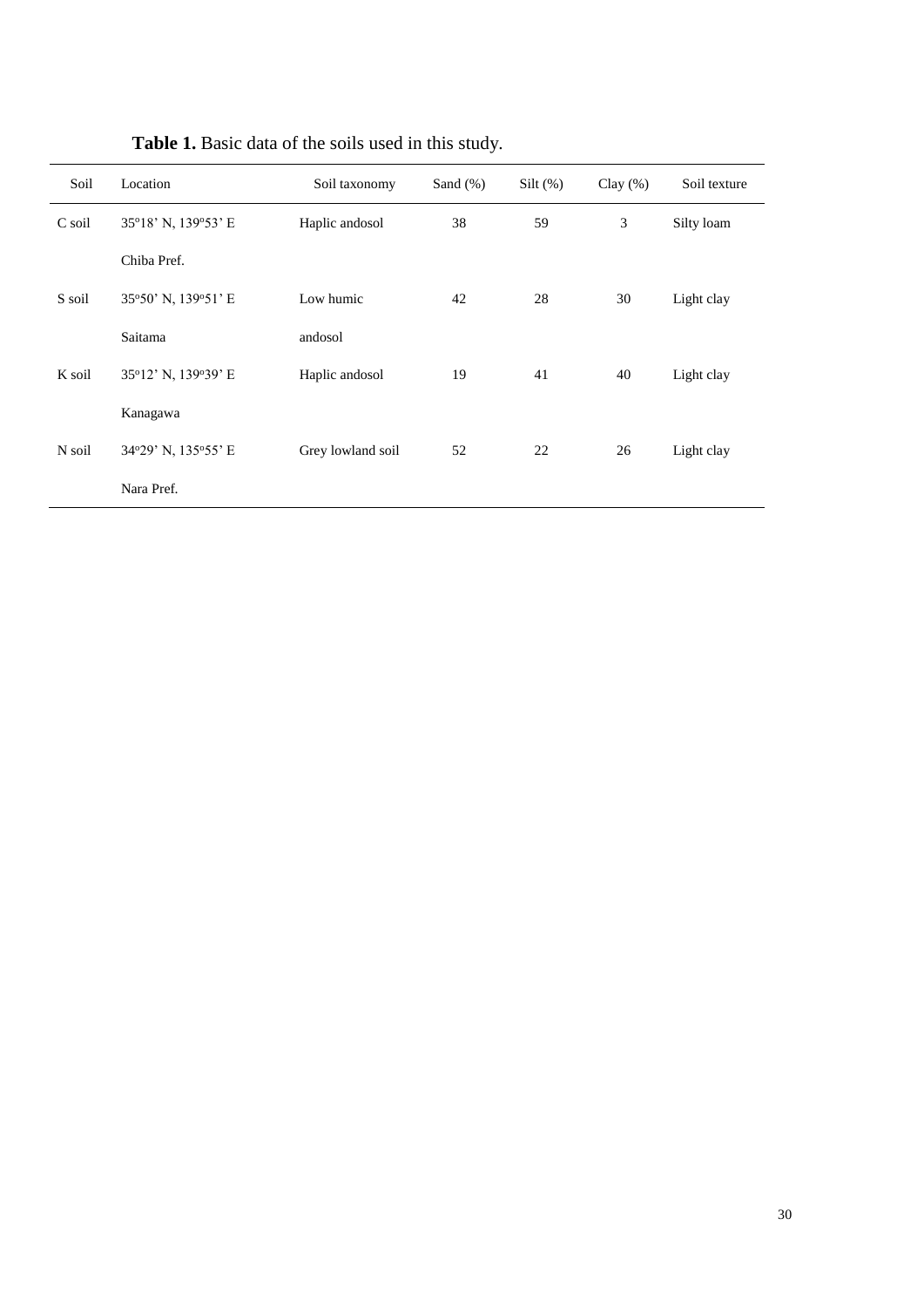| Site     | No. of         | Treatment | Sowing rate (g)  |                      | Irrigation           | Plastic              |                | Soil sampling |
|----------|----------------|-----------|------------------|----------------------|----------------------|----------------------|----------------|---------------|
|          | field          |           | $m-2$ ) of mung  | after                | after incorporation  | mulch                | Plot           | Plot size     |
|          |                |           | bean             | sowing               |                      |                      |                | $(m^{-2})$    |
| Saitama  | $\mathbf{1}$   | Control   | $\boldsymbol{0}$ | $\times$             | $\times$             | $\times$             | 9              | $0.36\,$      |
|          |                | MB9       | 9                | $\circ$ <sup>1</sup> | $\times$             | $\times$             | 9              | 0.36          |
|          |                | MB9i      | 9                | $\circ$ <sup>1</sup> | $\circ^2$            | $\times$             | 9              | 0.36          |
|          |                | MB18i     | 18               | $\circ ^1$           | $\circ^2$            | $\times$             | $\overline{9}$ | 0.36          |
|          |                | MB27i     | 27               | $\circ$ <sup>1</sup> | $\circ$ <sup>2</sup> | $\times$             | 9              | 0.36          |
| Kanagawa | $\overline{4}$ | MB9       | 9                | $\triangle$          | $\triangle$          | $\times$             | $\overline{3}$ | $\mathbf{1}$  |
| Nara     | $\mathbf{1}$   | Control   | $\boldsymbol{0}$ | $\triangle$          | $\triangle$          | $\circ$ <sup>3</sup> | $\overline{3}$ | 1             |
|          |                | MB        | 9                | $\triangle$          | $\triangle$          | $\times$             | 3              | $\mathbf{1}$  |

510 **Table 2.** Summary of the field experiments.

 $\triangle$ : In open fields, irrigation was not conducted.

<sup>1</sup> After sowing, watering was done using irrigation tubes at a rate of 20 L m<sup>-2</sup> every day for 3 days and at a rate of  $10 \text{ L m}^{-2}$  5 days after.

<sup>2</sup> After incorporation of mung bean by a tractor, irrigation at a rate of 40 L m<sup>-2</sup> was done

# 515 in these treatments.

 $3$  After incorporation of mung bean by a tractor, mung bean plot was mulched with black polyethylene films

Control = no mung bean sowing; MB9 = sowing rate of mung bean was 9 g m<sup>-2</sup> and irrigation was done only at sowing; MB9i = sowing rate (9 g m<sup>-2</sup>) and irrigation were

520 done both at sowing and ploughing; MB18i = sowing rate (18 g m<sup>-2</sup>) and irrigation ( $\times$ 2); and MB27i = sowing rate (27 g m<sup>-2</sup>) and irrigation ( $\times$ 2).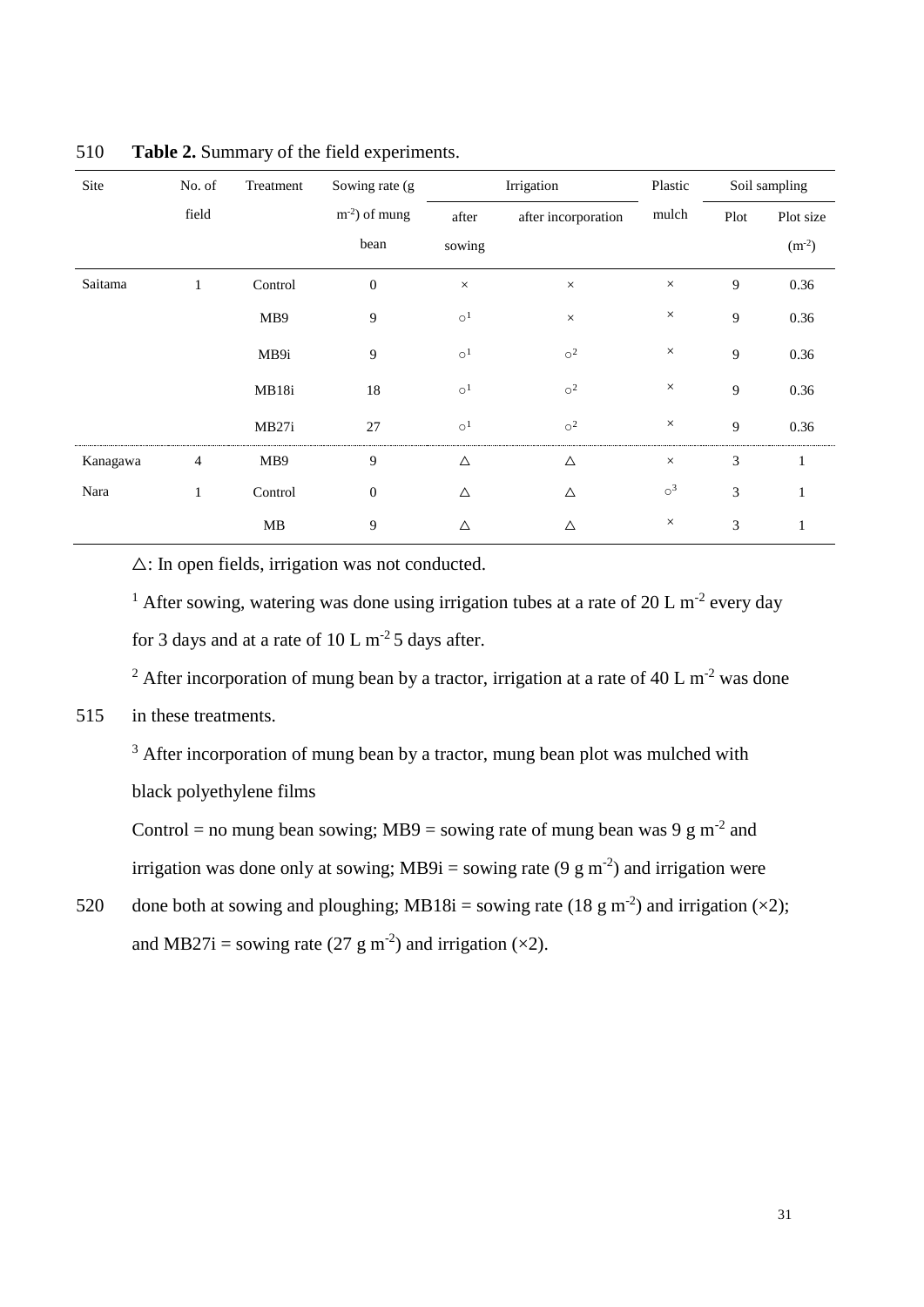## **Figure legends**

525

**Fig. 1.** Effect of constant (A) and alternating (B) temperature conditions on the number of *Heterodera glycines* second-stage juveniles in Chiba soil supplemented with mung bean solution. Values in A = mean  $\pm$  SD (n = 3); values in B = mean  $\pm$  SD  $(n = 4)$ .

530

**Fig. 2.** Relationships between soil moisture contents and the number of *Heterodera glycines* second-stage juveniles (J2) in Saitama soil adjusted with different moisture levels, with incorporation of mung bean plants and incubation for 4 days. Control  $=$ soils with no mung bean added;  $MB =$  soils with mung bean added. Each value is the 535 mean of two replicates.

**Fig. 3.** Effect of mung bean cultivation for 20 days and its ploughing on the density of *Heterodera glycines* in soil in a field at Saitama Prefecture 30 days after ploughing. Different letters indicate significant differences at  $P < 0.05$ . control = no 540 mung bean sowing; MB9 = sowing rate of mung bean was 9 g m<sup>-2</sup> and irrigation was done only at sowing; MB9i = sowing rate  $(9 \text{ g m}^{-2})$  and irrigation was done both at sowing and ploughing; MB18i = sowing rate (18 g m<sup>-2</sup>) and irrigation ( $\times$ 2); and MB27i = sowing rate (27 g m<sup>-2</sup>) and irrigation ( $\times$ 2). Centre lines of boxes are median values and whiskers show  $1.5 \times IQR$  (Interquartile Range) (n = 9).  $\times$  mean outliers. 545 \*The relative value of the *H. glycines* density after 30 days of ploughing to that at

sowing (100%). When the density increased from sowing to after ploughing, the value is shown as 100 (one replicate in control and MB27i).

**Fig. 4.** Temporal changes in soil moisture of MB9 and MB9i at depths of 10 cm to 15 cm. 550 A line for pF 2.8 is shown by a horizontal black line. MB9 = sowing rate of mung bean (9  $g$  m<sup>-2</sup>) and irrigation were done only at sowing; MB9i = sowing rate (9  $g$  m<sup>-2</sup>) and irrigation were done both at sowing and ploughing.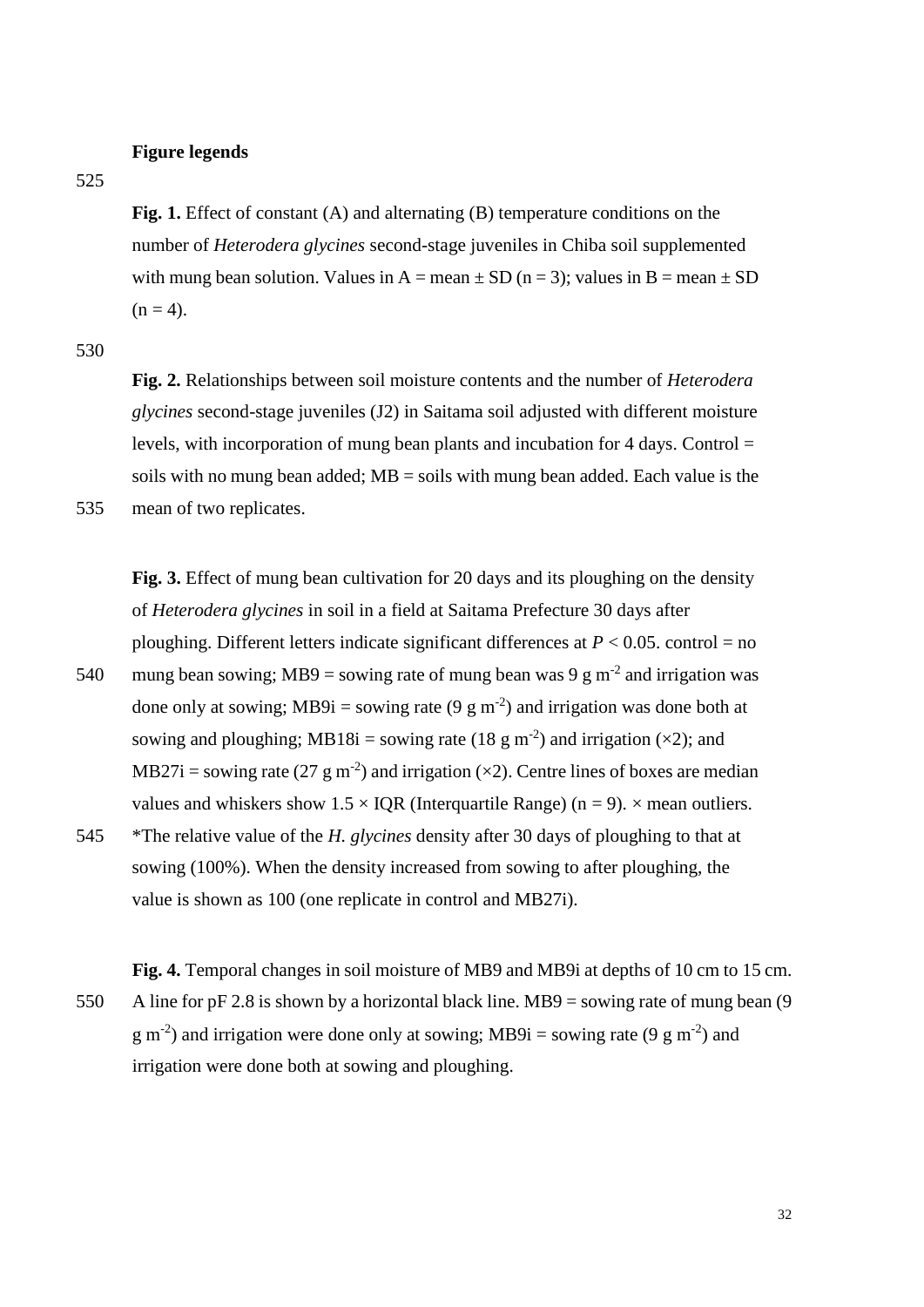**Fig. 5.** Effect of mung bean cultivation and its ploughing on the density of *Heterodera* 

555 *glycines* in four different fields in Kanagawa prefecture. Each field had three replicate plots and values in each plot are shown. Each value is mean of two replicates. \*The relative value of the SCN density after 14 days of ploughing to that at sowing (100%). When the density increased from sowing to after ploughing, the value is shown as 100 (one replicate in Field Number 3).

560

**Fig. 6.** Effect of mung bean cultivation and its ploughing on the density of *Heterodera glycines* in a field in Nara Prefecture. Values are mean  $\pm$  SD (n = 3). Control = no mung bean; MB = mung bean was sown at a rate of 9 g m<sup>-2</sup>. \*The relative value of the SCN density after 22 days of ploughing to that 5 days before sowing (100%). Different letters 565 indicate significant difference at  $P < 0.05$ .

**Supplementary Fig. S1.** Relationships between soil moisture content and pF values in (a); Saitama, (b); Kanagawa, (c); Nara-soils. Equations show their relationship (x  $=$  pF value, y  $=$  soil moisture content) between two points in pF values.

# 570

**Supplementary Fig. S2.** Relationships between soil moisture content as measured by oven-drying and those measured with the moisture sensor 5TM.

**Supplementary Fig. S3.** Aboveground biomass of mung bean plants grown for 20 575 days after sowing. Different letters indicate significant differences at *P* < 0.05. MB9 = sowing rate of mung bean was 9 g m<sup>-2</sup> and irrigation was done only at sowing; MB9i = sowing rate, 9 g m<sup>-2</sup> and irrigation was done both at sowing and ploughing; MB18i = sowing rate; 18 g m<sup>-2</sup> and irrigation ( $\times$ 2); and MB27i = sowing rate, 27 g  $m^{-2}$  and irrigation ( $\times$ 2).

580

**Supplementary Fig. S4.** Temporal changes in soil temperature on MB9 and MB9i at depths of 10 cm to 15 cm. MB9 = sowing rate of mung bean was 9 g m<sup>-2</sup>, and irrigation